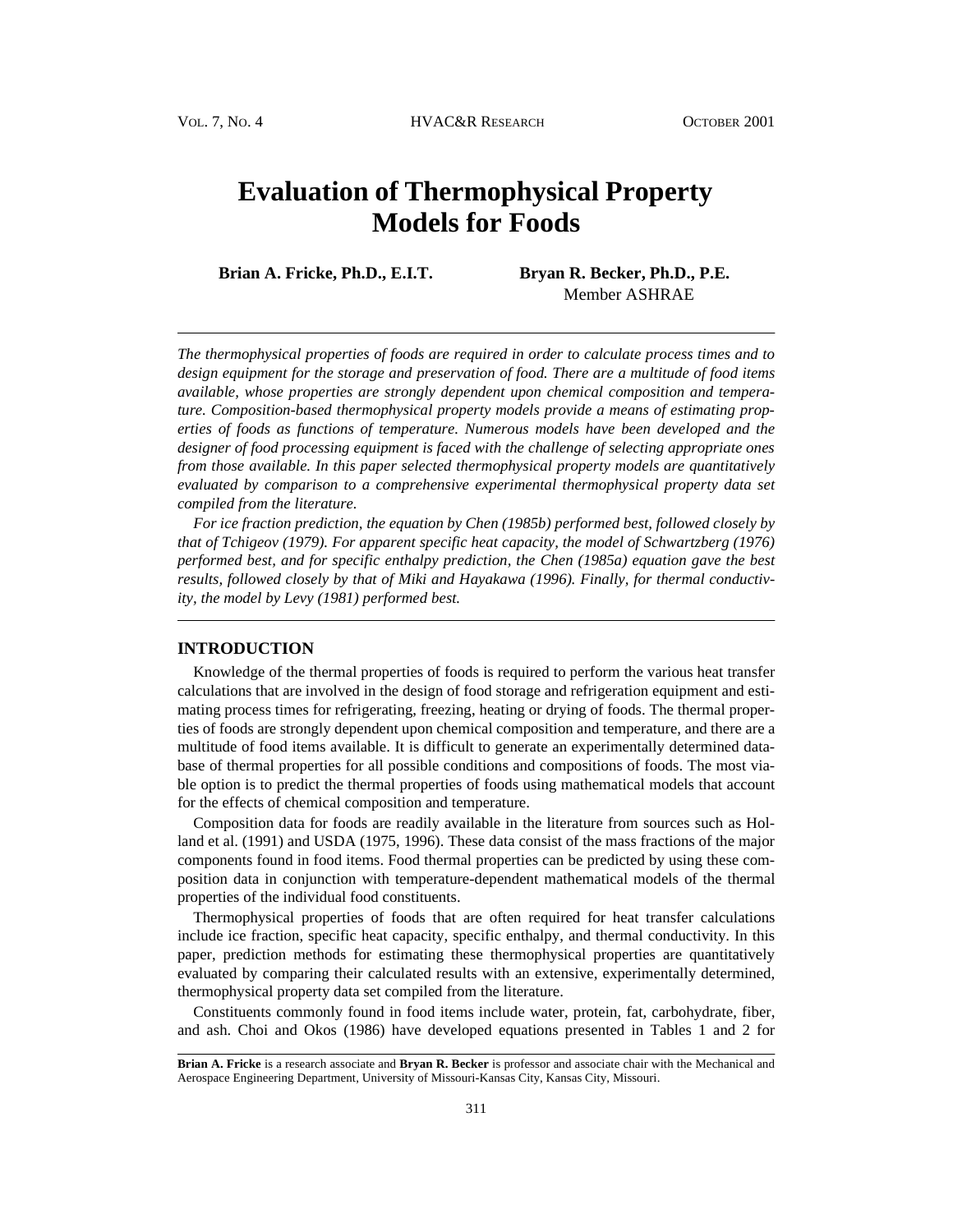| <b>Thermal Property</b>                          | <b>Food Component</b>                          | <b>Thermal Property Model</b>                                                                                                                                                                                                                                                                                                                                                                                                                                                           |
|--------------------------------------------------|------------------------------------------------|-----------------------------------------------------------------------------------------------------------------------------------------------------------------------------------------------------------------------------------------------------------------------------------------------------------------------------------------------------------------------------------------------------------------------------------------------------------------------------------------|
| Thermal Conductivity, Protein<br>$W/(m \cdot K)$ | Fat<br>Carbohydrate<br>Fiber<br>Ash            | $k = 1.7881 \times 10^{-1} + 1.1958 \times 10^{-3}t - 2.7178 \times 10^{-6}t^2$<br>$k = 1.8071 \times 10^{-1} - 2.7604 \times 10^{-3}t - 1.7749 \times 10^{-7}t^2$<br>$k = 2.0141 \times 10^{-1} + 1.3874 \times 10^{-3}t - 4.3312 \times 10^{-6}t^2$<br>$k = 1.8331 \times 10^{-1} + 1.2497 \times 10^{-3}t - 3.1683 \times 10^{-6}t^2$<br>$k = 3.2962 \times 10^{-1} + 1.4011 \times 10^{-3}t - 2.9069 \times 10^{-6}t^2$                                                             |
| Thermal Diffusivity,<br>$m^2/s$                  | Protein<br>Fat<br>Carbohydrate<br>Fiber<br>Ash | $\alpha = 6.8714 \times 10^{-8} + 4.7578 \times 10^{-10}t - 1.4646 \times 10^{-12}t^2$<br>$\alpha = 9.8777 \times 10^{-8} - 1.2569 \times 10^{-10}t - 3.8286 \times 10^{-14}t^2$<br>$\alpha = 8.0842 \times 10^{-8} + 5.3052 \times 10^{-10}t - 2.3218 \times 10^{-12}t^2$<br>$\alpha$ = 7.3976 × 10 <sup>-8</sup> + 5.1902 × 10 <sup>-10</sup> t – 2.2202 × 10 <sup>-12</sup> t <sup>2</sup><br>$\alpha = 1.2461 \times 10^{-7} + 3.7321 \times 10^{-10}t - 1.2244 \times 10^{-12}t^2$ |
| Density,<br>$\text{kg/m}^3$                      | Protein<br>Fat<br>Carbohydrate<br>Fiber<br>Ash | $p = 1.3299 \times 10^3 - 5.1840 \times 10^{-1}t$<br>$p = 9.2559 \times 10^2 - 4.1757 \times 10^{-1}t$<br>$p = 1.5991 \times 10^3 - 3.1046 \times 10^{-1}t$<br>$p = 1.3115 \times 10^3 - 3.6589 \times 10^{-1}t$<br>$p = 2.4238 \times 10^3 - 2.8063 \times 10^{-1}t$                                                                                                                                                                                                                   |
| Specific Heat,<br>$J/(kg \cdot K)$               | Protein<br>Fat<br>Carbohydrate<br>Fiber<br>Ash | $c_p = 2.0082 \times 10^3 + 1.2089t - 1.3129 \times 10^{-3}t^2$<br>$c_p = 1.9842 \times 10^3 + 1.4733t - 4.8008 \times 10^{-3}t^2$<br>$c_p = 1.5488 \times 10^3 + 1.9625t - 5.9399 \times 10^{-3}t^2$<br>$c_p = 1.8459 \times 10^3 + 1.8306t - 4.6509 \times 10^{-3}t^2$<br>$c_p = 1.0926 \times 10^3 + 1.8896t - 3.6817 \times 10^{-3}t^2$                                                                                                                                             |

Table 1. Thermal Property Equations for Food Components<sup>a</sup> (−40<sup>°</sup>C ≤ *t* ≤ 150<sup>°</sup>C)

<sup>a</sup>From Choi and Okos (1986).

|  | Table 2. Thermal Property Equations for Water and Ice <sup>a</sup> ( $-40^{\circ}$ C $\leq t \leq 150^{\circ}$ C) |  |  |  |  |
|--|-------------------------------------------------------------------------------------------------------------------|--|--|--|--|
|--|-------------------------------------------------------------------------------------------------------------------|--|--|--|--|

|       | <b>Thermal Property</b>                                                                                                                                                     | <b>Thermal Property Model</b>                                                                                                                                                                                                                                                                                                                                                                                                                      |
|-------|-----------------------------------------------------------------------------------------------------------------------------------------------------------------------------|----------------------------------------------------------------------------------------------------------------------------------------------------------------------------------------------------------------------------------------------------------------------------------------------------------------------------------------------------------------------------------------------------------------------------------------------------|
| Water | Thermal Conductivity, $W/(m \cdot K)$<br>Thermal Diffusivity, $m^2/s$<br>Density, $\text{kg/m}^3$<br>Specific Heat, $J/(kg \cdot K)^b$<br>Specific Heat, $J/(kg \cdot K)^c$ | $k_w = 5.7109 \times 10^{-1} + 1.7625 \times 10^{-3}t - 6.7036 \times 10^{-6}t^2$<br>$\alpha_w = 1.3168 \times 10^{-7} + 6.2477 \times 10^{-10}t - 2.4022 \times 10^{-12}t^2$<br>$\rho_w$ = 9.9718 × 10 <sup>2</sup> + 3.1439 × 10 <sup>-3</sup> t – 3.7574 × 10 <sup>-3</sup> t <sup>2</sup><br>$c_w = 4.0817 \times 10^3 - 5.3062t + 9.9516 \times 10^{-1}t^2$<br>$c_w = 4.1762 \times 10^3 - 9.0864 \times 10^{-2}t + 5.4731 \times 10^{-3}t^2$ |
| Ice   | Thermal Conductivity, $W/(m \cdot K)$<br>Thermal Diffusivity, $m^2/s$<br>Density, $\text{kg/m}^3$<br>Specific Heat, $J/(kg \cdot K)$                                        | $k_{ice} = 2.2196 - 6.2489 \times 10^{-3} t + 1.0154 \times 10^{-4} t^2$<br>$\alpha_{ice} = 1.1756 \times 10^{-6} - 6.0833 \times 10^{-9} t + 9.5037 \times 10^{-11} t^2$<br>$\rho_{ice}$ = 9.1689 × 10 <sup>2</sup> – 1.3071 × 10 <sup>-1</sup> t<br>$c_{ice} = 2.0623 \times 10^3 + 6.0769t$                                                                                                                                                     |

<sup>a</sup>From Choi and Okos (1986).

<sup>c</sup>For the temperature range of  $0^{\circ}$ C to 150<sup>°</sup>C.

bFor the temperature range of −40°C to 0°C.

predicting the thermal properties of these components and ice as functions of temperature in the range of −40°C to 150°C. Choi and Okos (1986) report that the equations presented in Tables 1 and 2 produce an error of 6% or less.

Composition-based prediction methods for estimating the thermal properties of foods require detailed knowledge of the mass fractions of the various components that make up the food. Composition data for foods are readily available in the literature and can be obtained from sources such as Holland et al. (1991) and USDA (1975, 1996).

In general, the thermophysical properties of a food item are well behaved when the temperature is above the initial freezing point. However, below the initial freezing point, the thermophysical properties of a food item vary greatly due to the complex processes involved during freezing. Prior to freezing, sensible heat must be removed from the food to decrease its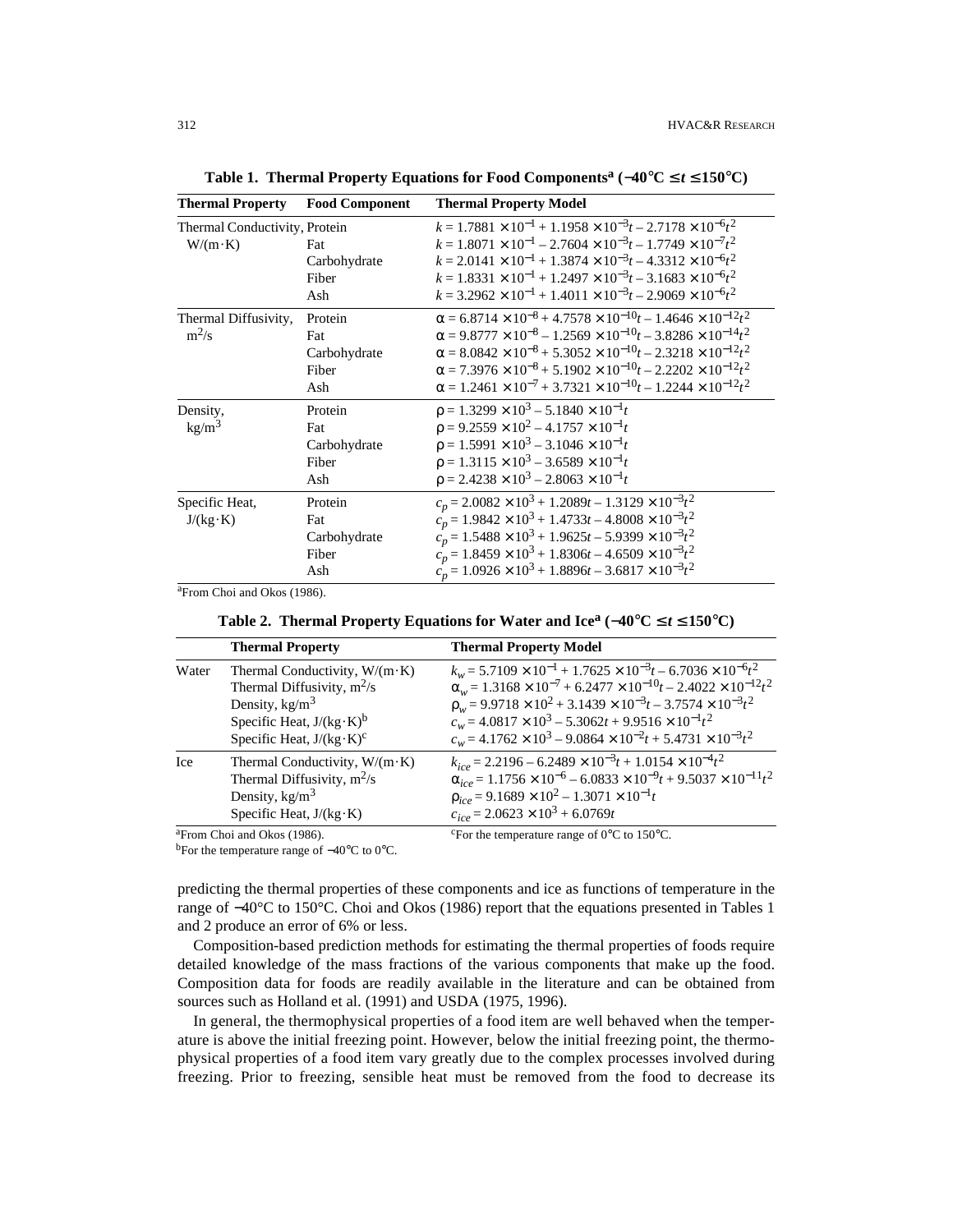temperature to that at which pure ice first begins to crystallize. This initial freezing point is somewhat lower than the freezing point of pure water due to dissolved substances in the moisture within the food. At the initial freezing point, as a portion of the water within the food crystallizes, the remaining solution becomes more concentrated. Thus, the freezing point of the unfrozen portion of the food is further reduced. The temperature continues to decrease as the separation of ice crystals increases the concentration of the solutes in solution and depresses the freezing point further. The ice and water fractions in the frozen food depend upon temperature. Since the thermophysical properties of ice and water are quite different, the thermophysical properties of the frozen food vary dramatically with temperature.

## **PREDICTION METHODS**

#### **Ice Fraction**

The thermophysical properties of frozen foods depend strongly on the fraction of ice within the food and it is necessary to determine the mass fraction of water that has crystallized. Foods can be considered to consist of three constituents: water, soluble substances, and insoluble substances. Below its initial freezing temperature, the item contains ice, unfrozen water, soluble solids, and insoluble solids. As the temperature decreases further there is an increase in the mass fraction of ice,  $w_{ice}$ , and a decrease in the mass fraction of unfrozen water,  $w_w$ . The mass fractions of ice and water are then related as follows:

$$
w_{wo} = w_{ice} + w_w \tag{1}
$$

where  $w_{wo}$  is the total mass fraction of water.

High moisture content food items have been modeled as ideal dilute solutions (Heldman 1974; Schwartzberg 1976; Chen 1985a, 1987, 1988; Pham 1987; Pham et al. 1994; Murakami and Okos 1996), assuming that Raoult's law is valid. The freezing point depression equation is then given by

$$
\frac{d}{dT}(\ln x_w) = \frac{M_w L_o}{RT^2} \tag{2}
$$

which can be integrated to yield

$$
\ln x_w = \frac{M_w L_o}{R} \left(\frac{1}{T_o} - \frac{1}{T}\right) \tag{3}
$$

where  $x_w$  is the mole fraction of water in solution,  $M_w$  is the molar mass of water,  $L_o$  is the latent heat of fusion of water,  $R$  is the ideal gas constant,  $T<sub>o</sub>$  is the freezing point of water, and  $T$  is the freezing point of the food.

In addition, the mole fraction of water in solution,  $x_w$ , is given by

$$
x_w = \frac{w_w / M_w}{w_w / M_w + w_s / M_s} \tag{4}
$$

An effective molar mass  $M_s$  for the solids is used since it would be difficult to determine the actual molar mass of the soluble solids. This effective molar mass is empirically determined from freezing point data so as to correlate with experimentally determined ice content data.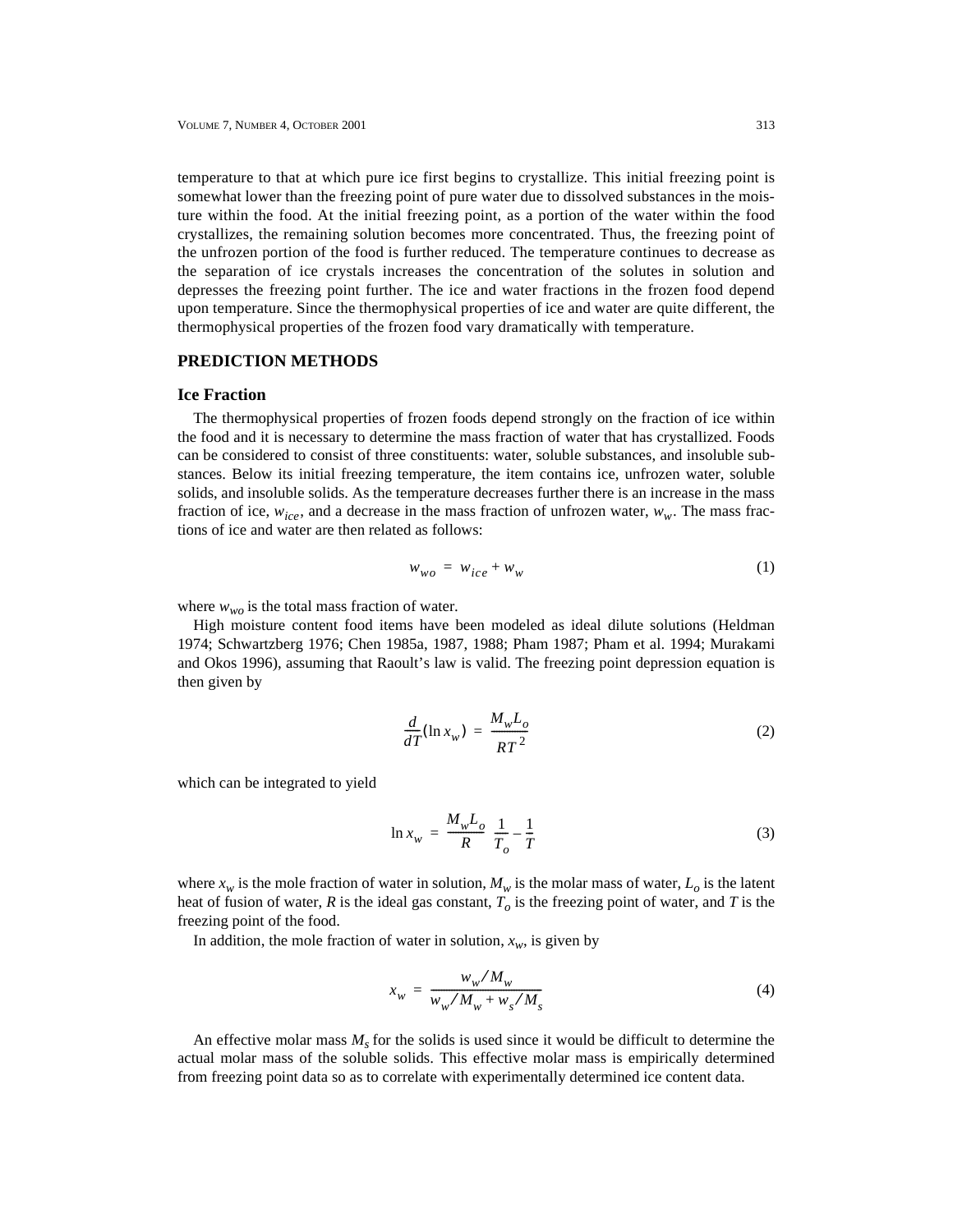By manipulating Equations (1) through (4), the mass fraction of ice within high moisture content food items is obtained. Chen (1985b) proposed the following model for predicting the mass fraction of ice in a food item:

$$
w_{ice} = \left(\frac{w_s R T_o^2}{M_s L_o}\right) \left(\frac{(t_f - t)}{t_f t}\right)
$$
\n(5)

Based upon experimental data, Chen (1985a) developed the following equation for estimating the effective molar mass of the soluble solids in lean beef and cod muscle:

$$
M_s = \frac{n}{1 - w_s} \tag{6}
$$

where  $n = 535.4$  for lean beef and  $n = 404.9$  for cod muscle. A similar equation was developed to estimate the effective molar mass of the soluble solids in orange juice and apple juice:

$$
M_s = \frac{n}{1 + 0.25w_s} \tag{7}
$$

where  $n = 200$  for both orange juice and apple juice.

Schwartzberg (1976), however, suggested that the effective molar mass of the soluble solids within the food item can be approximated by

$$
M_{s} = \frac{w_{s}RT_{o}^{2}}{-(w_{wo} - w_{b})L_{o}t_{f}}
$$
(8)

where  $w_{wa}$  is the mass fraction of water in the unfrozen food item and  $w_b$  is the mass fraction of "bound water" within the food. Bound water is that portion of the water within a food item which is bound to solids within the food, and thus is unavailable for freezing. The mass fraction of bound water may be estimated as follows:

$$
w_b = 0.4w_p \tag{9}
$$

where  $w_p$  is the mass fraction of protein in the food item.

By combining Equations (5) and (8), a simple expression for predicting the ice fraction was developed (Miles 1974):

$$
w_{ice} = (w_{wo} - w_b) \left( 1 - \frac{t_f}{t} \right)
$$
 (10)

Equation (10) underestimates the ice fraction at temperatures near the initial freezing point and overestimates the ice fraction at lower temperatures. Tchigeov (1979) proposed an empirical relationship to estimate the mass fraction of ice:

$$
w_{ice} = w_{wo} \left[ \frac{1.105}{1 + \frac{0.7138}{\ln(t_f - t + 1)}} \right]
$$
 (11)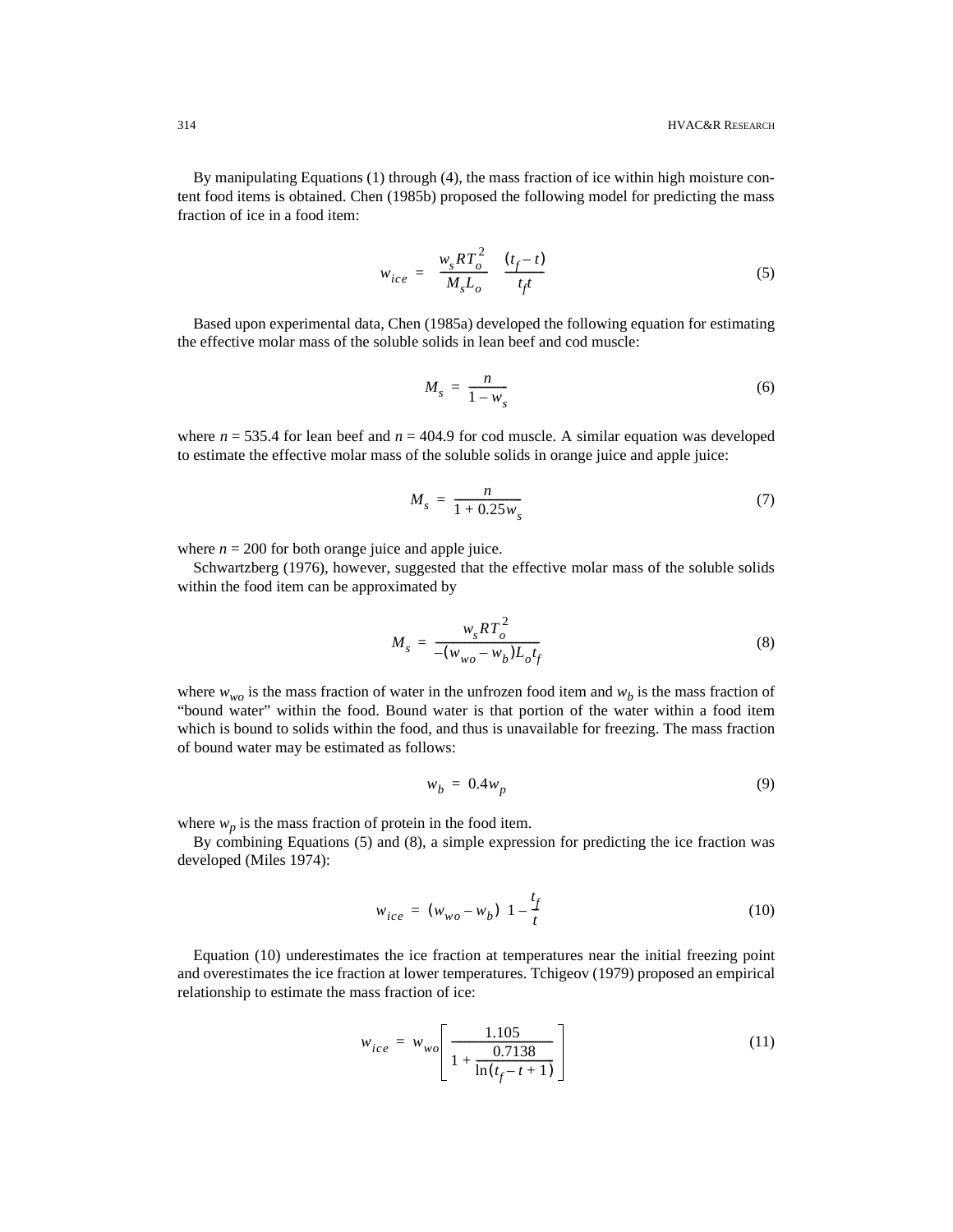Fikiin (1996) notes that Equation (11) is applicable to a wide variety of food items and provides satisfactory accuracy.

#### **Specific Heat**

In unfrozen foods, specific heat is relatively constant with respect to temperature. However, for frozen foods, there is a large decrease in specific heat capacity as the temperature decreases. The specific heat capacity of a food item at temperatures above its initial freezing point is obtained from the mass average of the specific heat capacities of the food components:

$$
c_u = \sum c_i w_i \tag{12}
$$

where  $c_i$  is the specific heat capacity of the individual food components and  $w_i$  is the mass fraction of the food components. If detailed composition data are not available, a simpler equation for the specific heat capacity of an unfrozen food item, presented by Chen (1985a), can be used:

$$
c_u = 4190 - 2300w_s - 628w_s^3 \tag{13}
$$

where  $c_u$  is the specific heat capacity of the unfrozen food item J/(kg·K) and  $w_s$  is the mass fraction of the solids in the food item.

Below the freezing point the sensible heat due to temperature change and the latent heat due to the fusion of water are important. Latent heat is released over a range of temperatures, and an apparent specific heat capacity can be used to account for both the sensible and latent heat effects. Then, the specific enthalpy of a frozen food can be modeled as the sum of the constituent enthalphies:

$$
h = h_s w_s + h_w w_w + h_{ice} w_{ice}
$$
\n<sup>(14)</sup>

The apparent specific heat capacity,  $c_a$ , is given as

$$
c_a = \frac{\partial h}{\partial T} = c_s w_s + c_w w_w + c_{ice} w_{ice} + h_w \frac{\partial w_w}{\partial T} + h_{ice} \frac{\partial w_{ice}}{\partial T}
$$
(15)

Schwartzberg (1976) assumed that high moisture content food items can be modeled as ideal dilute solutions and developed the following equation for the apparent specific heat capacity of high moisture content food items:

$$
c_a = c_u + (w_b - w_{wo})\Delta c + E w_s \left(\frac{RT_o^2}{M_w t^2} - 0.8 \Delta c\right)
$$
 (16)

The term  $\Delta c$  is the difference between the specific heat capacities of water and ice ( $\Delta c$  =  $c_w - c_{ice}$ , *E* is the ratio of the molar masses of water,  $M_w$ , and food solids,  $M_s$ ,  $(E = M_w/M_s)$ , *R* is the ideal gas constant,  $T<sub>o</sub>$  is the freezing point of water ( $T<sub>o</sub> = 273.2$ K), and *t* is the food temperature  $(^{\circ}C)$ .

Schwartzberg (1981) expanded his earlier work and developed an alternative method for determining the apparent specific heat capacity of a food item below the initial freezing point: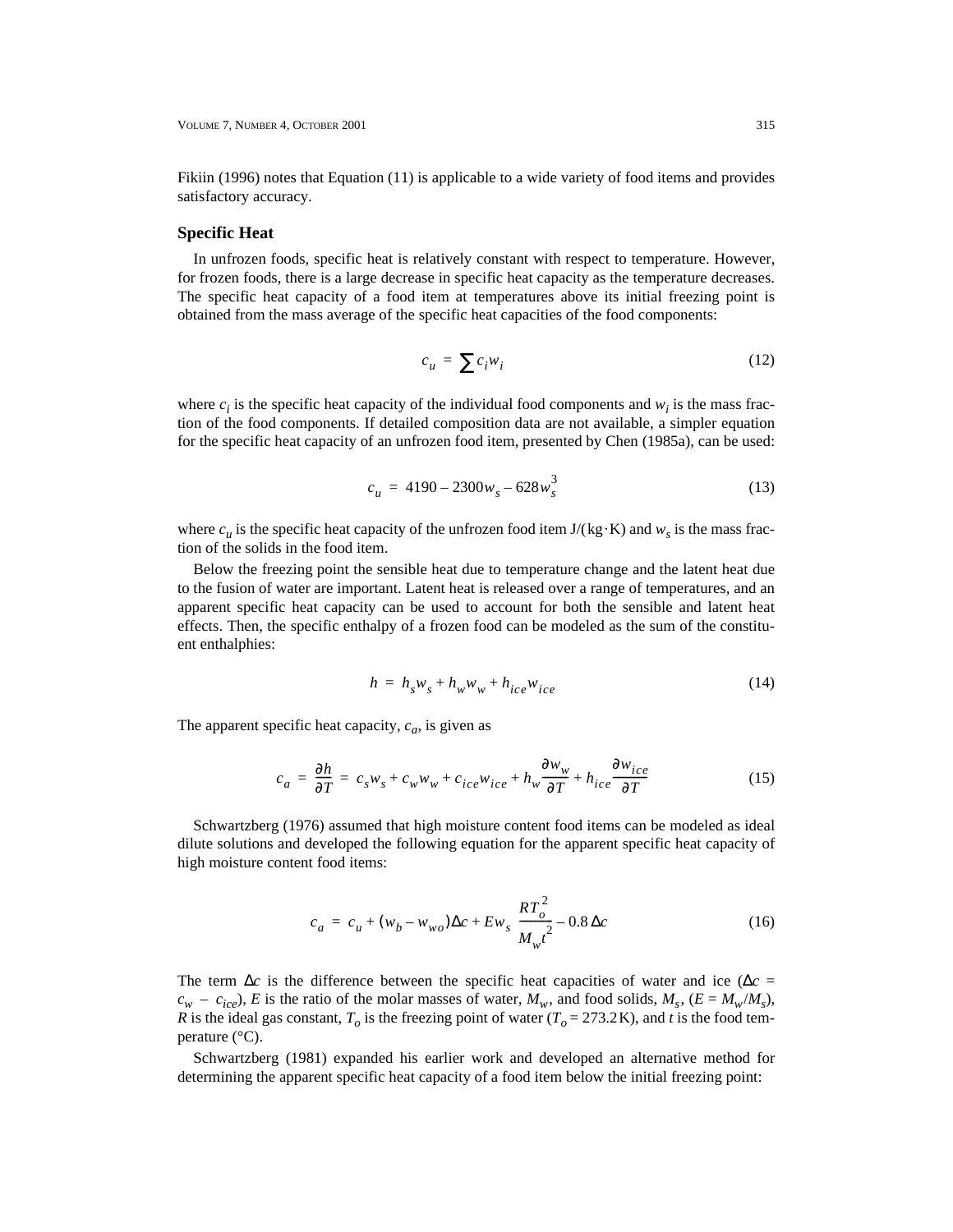$$
c_a = c_f + (w_{wo} - w_b) \left[ \frac{L_o (T_o - T_f)}{T_o - T} \right]
$$
 (17)

Equation (17) has been simplified by Delgado et al. (1990) for the specific heat during thawing as

$$
c_a = a' + \frac{b'}{(T_o - T)^2}
$$
 (18)

and during freezing as

$$
c_a = m' + n'(T_o - T)
$$
 (19)

where the parameters  $a', b', m'$ , and  $n'$  are determined via a non-linear least squares fit to empirical calorimetric measurements. Delgado et al. (1990) have determined these parameters for two cultivars of strawberries.

A slightly simpler apparent specific heat capacity equation, which is similar in form to that of Schwartzberg (1976), was developed by Chen (1985a) as an expansion of Siebel's equation (Siebel 1892) for specific heat capacity:

$$
c_a = 1550 + 1260w_s + \frac{w_s R T_o^2}{M_s t^2}
$$
 (20)

If the effective molar mass of the soluble solids is unknown, Equation (8) may be used to estimate the effective molar mass and Equation 20 becomes

$$
c_a = 1550 + 1260w_s - \frac{(w_{wo} - w_b)L_o t_f}{t^2}
$$
 (21)

#### **Enthalpy**

Above the freezing point, specific enthalpy consists of sensible energy, while below the freezing point, specific enthalpy consists of both sensible and latent energy. Equations for specific enthalpy may be obtained by integrating expressions of specific heat capacity with respect to temperature:

$$
c_p = \left(\frac{\partial h}{\partial T}\right)_p \tag{22}
$$

For food items that are at temperatures above their initial freezing point, the specific enthalpy may be determined by integrating Equation (12) to yield

$$
h = \sum h_i w_i = \sum \int c_i w_i dT \tag{23}
$$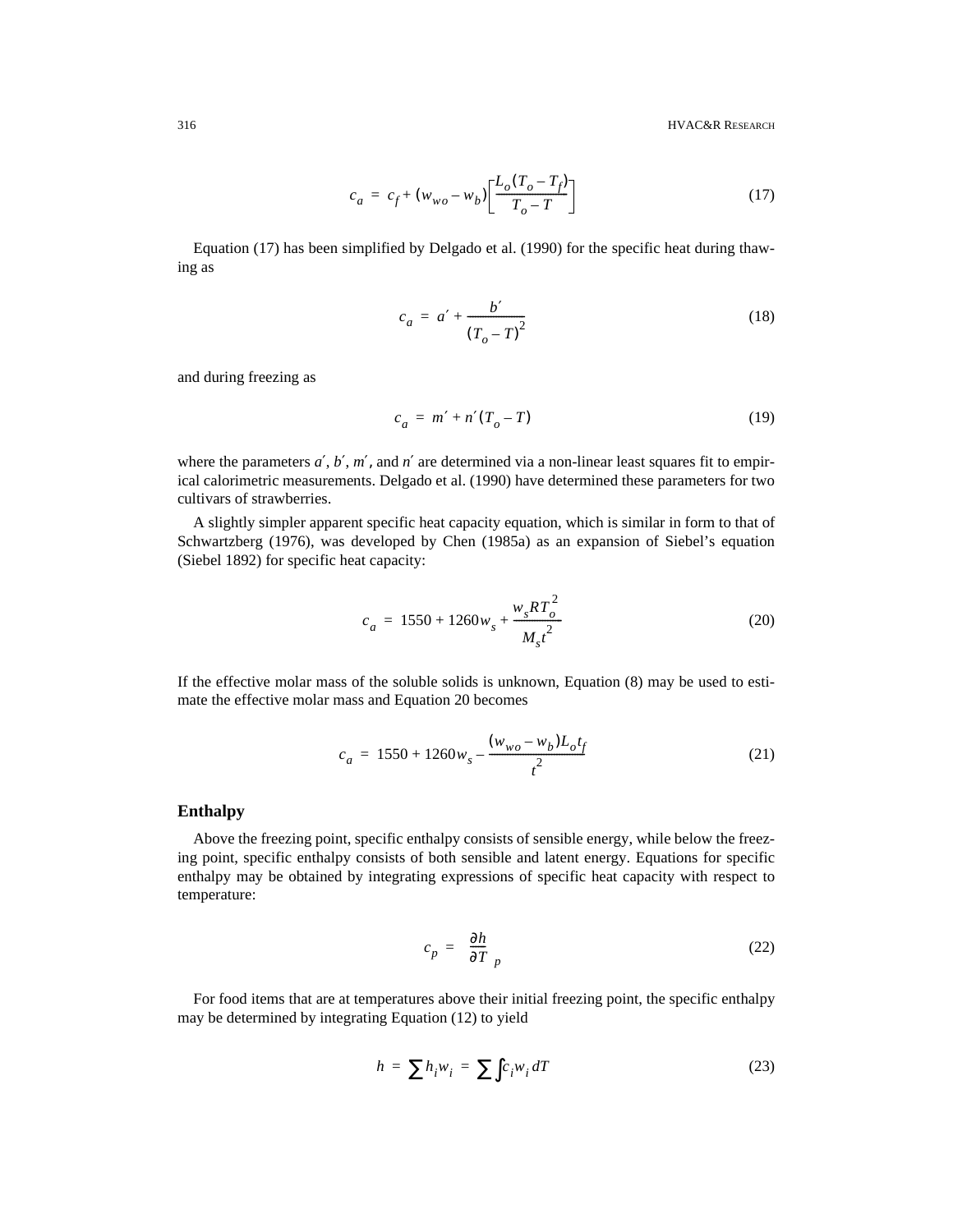Integration of Chen's (1985a) specific heat correlation yields

$$
h = (t - t_f)(4190 - 2300w_s - 628w_s^3)
$$
\n(24)

This equation, however, would predict zero specific enthalpy at the initial freezing point of the food item. Typically, in the literature for food refrigeration, the reference temperature for zero specific enthalpy is –40ºC. In order to make Equation (24) consistent with zero specific enthalpy at  $-40^{\circ}$ C, an additional term must be added to Equation (24):

$$
h = h_f + (t - t_f)(4190 - 2300w_s - 628w_s^3)
$$
\n(25)

where  $h_f$  is the specific enthalpy at the initial freezing point and may be estimated as discussed in the following section.

For food items that are at temperatures below the initial freezing point, mathematical expressions for specific enthalpy are also obtained by integrating the specific heat equations. Integration of Equation (16) between a reference temperature,  $T_r$ , and the food temperature,  $T$ , leads to the following expression for the specific enthalpy of a frozen food item (Schwartzberg 1976):

$$
h = (T - T_r) \left[ c_u + (w_b - w_{wo}) \Delta c + E w_s \left( \frac{RT_o^2}{M_w (T_o - T_r) (T_o - T)} - 0.8 \Delta c \right) \right]
$$
 (26)

Pham et al. (1994) have rewritten Schwartzberg's specific enthalpy model, Equation (26), as follows:

$$
h = A_2 + c_f t + \frac{B_2}{t}
$$
 (27)

where the specific heat is

$$
c_f = c_u + (w_b - w_{wo} - 0.8Ew_s)\Delta c \tag{28}
$$

$$
B_2 = -E w_s R T_o^2 / M_w \tag{29}
$$

and  $A_2$  is an integration constant. Pham et al. (1994) have performed experiments to determine the specific enthalpy of 27 food items for the temperature range  $-40^{\circ}$ C to  $40^{\circ}$ C and found that Equation (26) provided a good fit to their experimental data. Thus, they presented their experimental specific enthalpy data in terms of the coefficients  $A_2$ ,  $c_f$ , and  $B_2$ , in Equation (27), rather than in tabular temperature-enthalpy form.

By integrating Equation (20) between a reference temperature, *Tr*, and the food temperature, *T*, Chen (1985a) obtained the following expression for specific enthalpy below the initial freezing point:

$$
h = (t - t_r) \left( 1550 + 1260 w_s + \frac{w_s R T_o^2}{M_s t t_r} \right)
$$
 (30)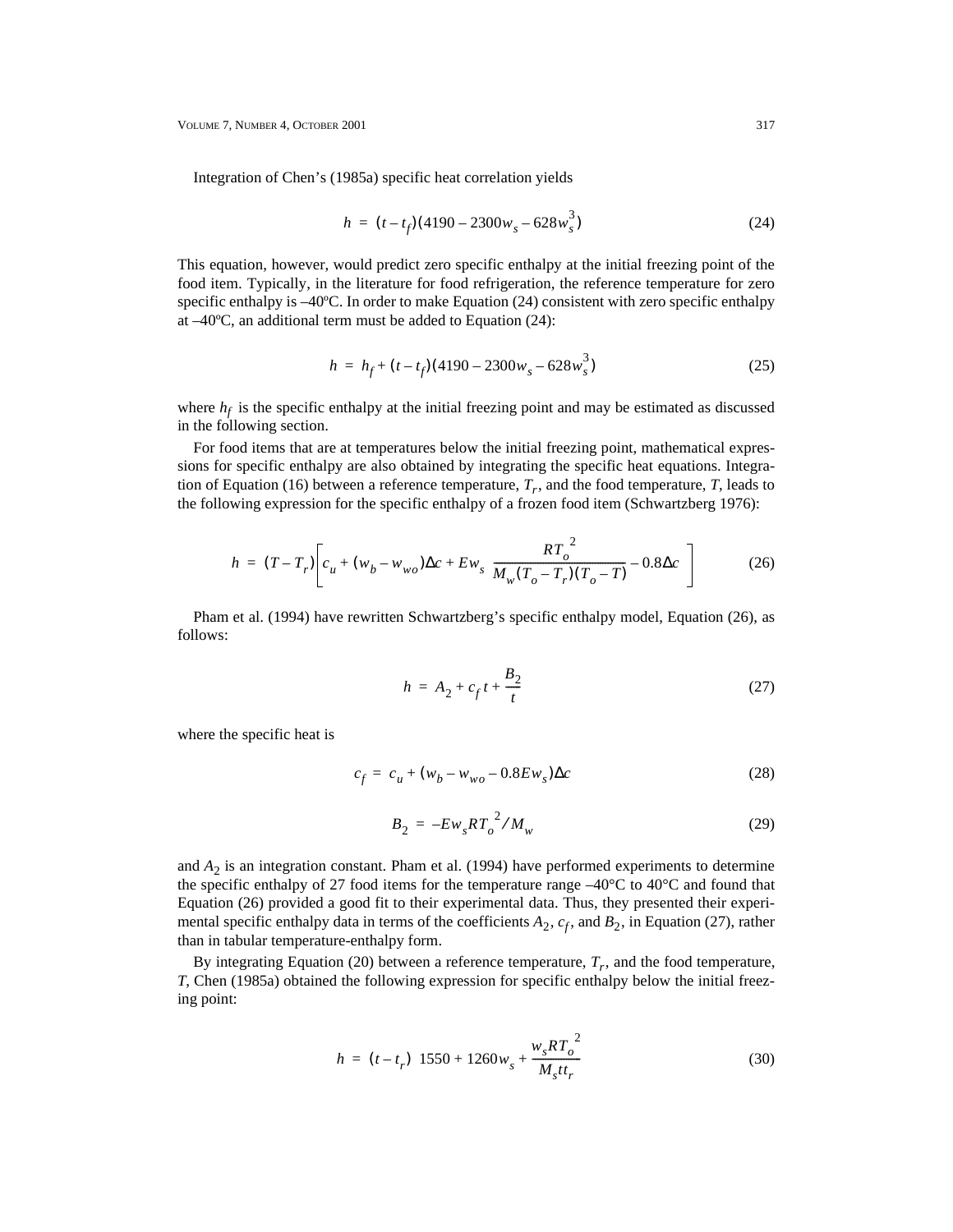By substitution of Equation (8) for the effective molar mass of the soluble solids,  $M_s$ , Equation (30) becomes

$$
h = (t - t_r) \left( 1550 + 1260w_s + \frac{(w_{wo} - w_b)L_o t_f}{t_r t} \right)
$$
 (31)

Miki and Hayakawa (1996) developed a semi-theoretical equation for the specific enthalpy of frozen food items that takes the following form:

$$
h = A_1 \left(\frac{1}{t_r} - \frac{1}{t}\right) + B_1 \ln\left(\frac{t}{t_r}\right) + C_1 (t - t_r)
$$
\n(32)

where the empirical coefficients  $A_1$ ,  $B_1$ , and  $C_1$  are given as

$$
A_1 = -333290 w_{wo} t_f \tag{33}
$$

$$
B_1 = (-2088c_w - c_{ice})w_{wo}t_f
$$
 (34)

$$
C_1 = (c_{ice} + 3.45t_f)w_{wo} + c_s(1 - w_{wo})
$$
\n(35)

As an alternative to the specific enthalpy equations developed by integration of specific heat capacity equations, Chang and Tao (1981) developed empirical correlations for specific enthalpy. Their correlations are given as functions of water content, initial and final temperatures, and food type (meat, juice, or fruit/vegetable) and have the following form:

$$
h = h_f \left\lfloor y\overline{T} + (1-y)\overline{T}^z \right\rfloor \tag{36}
$$

where *T* is a reduced temperature,  $[T = (T - 227.6)/(T_f - 227.6)]$ , and *y* and *z* are correlation parameters. In the method by Chang and Tao (1981), the reference temperature is –45.6°C (–50°F), which corresponds to zero specific enthalpy. By performing a regression analysis on experimental data available in the literature, Chang and Tao developed the following expressions for the correlation parameters, *y* and *z*, used in Equation (36) for the meats group, given as

$$
y = 0.316 - 0.247(w_{wo} - 0.73) - 0.688(w_{wo} - 0.73)^{2}
$$
\n(37)

$$
z = 22.95 - 54.68(y - 0.28) - 5589.03(y - 0.28)^{2}
$$
\n(38)

and for the fruit, vegetable, and juice group, given as

$$
y = 0.362 - 0.0498(w_{wo} - 0.73) - 3.465(w_{wo} - 0.73)^{2}
$$
\n(39)

$$
z = 27.2 - 129.04(y - 0.23) - 481.46(y - 0.23)^{2}
$$
\n(40)

Correlations were also developed for the initial freezing temperature,  $T_f$ , for use in Equation (36) as a function of water content. For the meat group,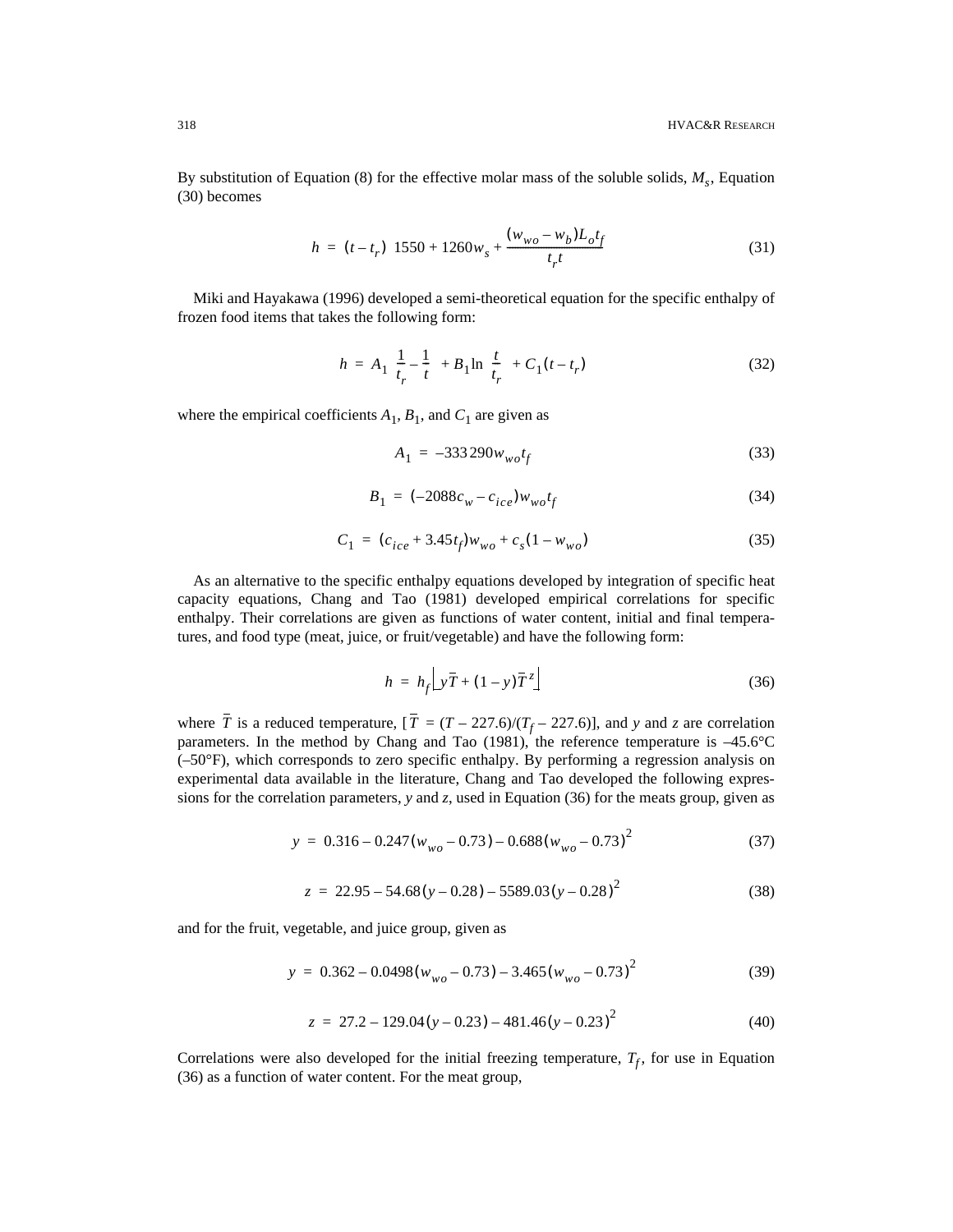$$
T_f = 271.18 + 1.47 w_{wo} \tag{41}
$$

and for the fruit/vegetable group,

$$
T_f = 287.56 - 49.19w_{wo} + 37.07w_{wo}^2
$$
\n(42)

and for the juice group,

$$
T_f = 120.47 + 327.35 w_{wo} - 176.49 w_{wo}^2 \tag{43}
$$

The specific enthalpy of a food item at its initial freezing point is also required for use in Equation (36). Chang and Tao (1981) suggest the following correlation for determining the specific enthalpy of the food item at its initial freezing point:

$$
h_f = 9792.46 + 405.096 w_{wo} \tag{44}
$$

#### **Thermal Conductivity**

The thermal conductivity of a food item depends upon the composition, structure, and temperature of the food item. Early work in the modeling of the thermal conductivity of foods includes Eucken's adaption of Maxwell's equation (Eucken 1940). This model is based upon the thermal conductivity of dilute dispersions of small spheres in a continuous phase:

$$
k = k_c \frac{1 - [1 - a(k_d / k_c)]b}{1 + (a - 1)b}
$$
 (45)

In an effort to account for the different structural features of foods, Kopelman (1966) developed thermal conductivity models for both homogeneous and fibrous food items. The differences in thermal conductivity parallel and perpendicular to the food fibers are taken into account. For an isotropic, homogeneous two-component system composed of continuous and discontinuous phases, in which the thermal conductivity is independent of the direction of heat flow, Kopelman (1966) developed the following expression for thermal conductivity, *k*:

$$
k = k_c \left[ \frac{1 - L^2}{1 - L^2 (1 - L)} \right] \tag{46}
$$

In developing Equation (46), it was assumed that the thermal conductivity of the continuous phase is much larger than the thermal conductivity of the discontinuous phase. However, if the thermal conductivity of the discontinuous phase is much larger than the thermal conductivity of the continuous phase, then the following expression is used to calculate the thermal conductivity of the isotropic mixture:

$$
k = k_c \left[ \frac{1 - M}{1 - M(1 - L)} \right] \tag{47}
$$

For an anisotropic, fibrous two-component system in which the thermal conductivity is dependent upon the direction of heat flow, Kopelman (1966) developed two expressions for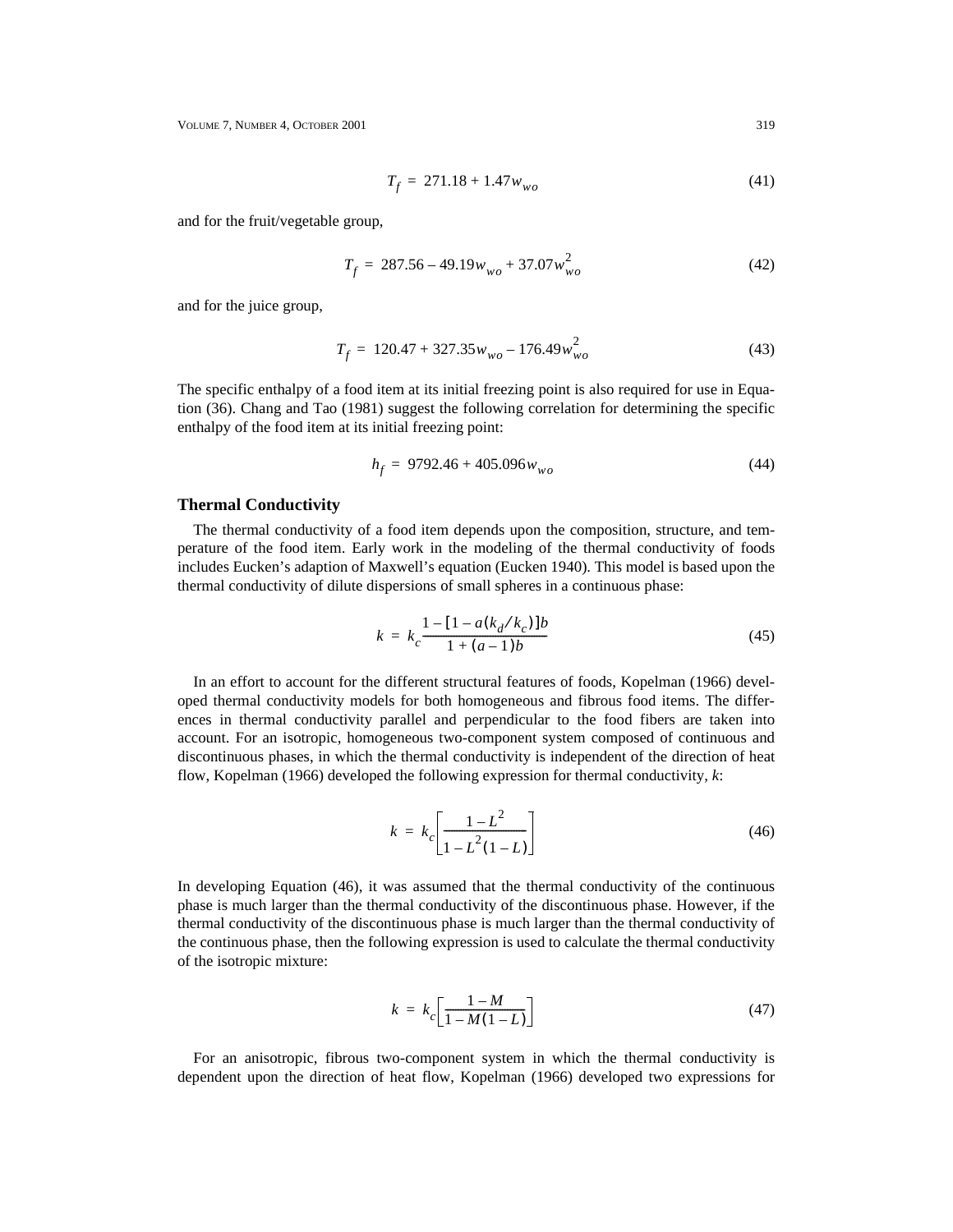thermal conductivity. For heat flow parallel to the food fibers, Kopelman (1966) proposed the following expression for thermal conductivity,  $k_{\parallel}$ , given as

$$
k_{\parallel} = k_c \left[ 1 - N^2 \left( 1 - \frac{k_d}{k_c} \right) \right] \tag{48}
$$

and for heat flow perpendicular to the food fibers where  $N^2$  is the volume fraction of the discontinuous phase in fibrous food product:

$$
k_{\perp} = k_c \left[ \frac{1 - P}{1 - P(1 - N)} \right] \tag{49}
$$

Levy (1981) introduced a modified version of the Eucken-Maxwell equation as follows:

$$
k = \frac{k_2[(2+\Lambda) + 2(\Lambda - 1)F_1]}{(2+\Lambda) - (\Lambda - 1)F_1}
$$
\n(50)

where  $\Lambda$  is the thermal conductivity ratio ( $\Lambda = k_1/k_2$ ),  $k_1$  is the thermal conductivity of component 1, and  $k_2$  is the thermal conductivity of component 2. The parameter,  $F_1$ , introduced by Levy (1981) is given as

$$
F_1 = 0.5 \left\{ \left( \frac{2}{\sigma} - 1 + 2\phi_1 \right) - \left[ \left( \frac{2}{\sigma} - 1 + 2\phi_1 \right)^2 - \frac{8\phi_1}{\sigma} \right]^{1/2} \right\}
$$
(51)

where

$$
\sigma = \frac{(\Lambda - 1)^2}{(\Lambda + 1)^2 + \frac{\Lambda}{2}}
$$
(52)

and  $\phi_1$  is the volume fraction of component 1:

$$
\phi_1 = \left[1 + \left(\frac{1}{w_1} - 1\right)\left(\frac{\rho_1}{\rho_2}\right)\right]^{-1} \tag{53}
$$

When foods consist of more than two distinct phases, the two-component methods for the prediction of thermal conductivity must be applied successively to obtain the thermal conductivity of the food product. For example, in the case of frozen food, the thermal conductivity of the ice and liquid water system is calculated first using one of the above mentioned methods. The resulting thermal conductivity of the ice/water system is then combined successively with the thermal conductivity predicted for each remaining food constituent to determine the thermal conductivity of the food product.

For multi-component systems, numerous researchers have proposed the use of parallel and series thermal conductivity models based upon the analogy with electrical resistance (Murakami and Okos 1989). The parallel model is simply the sum of the thermal conductivities of the food constituents multiplied by their volume fractions: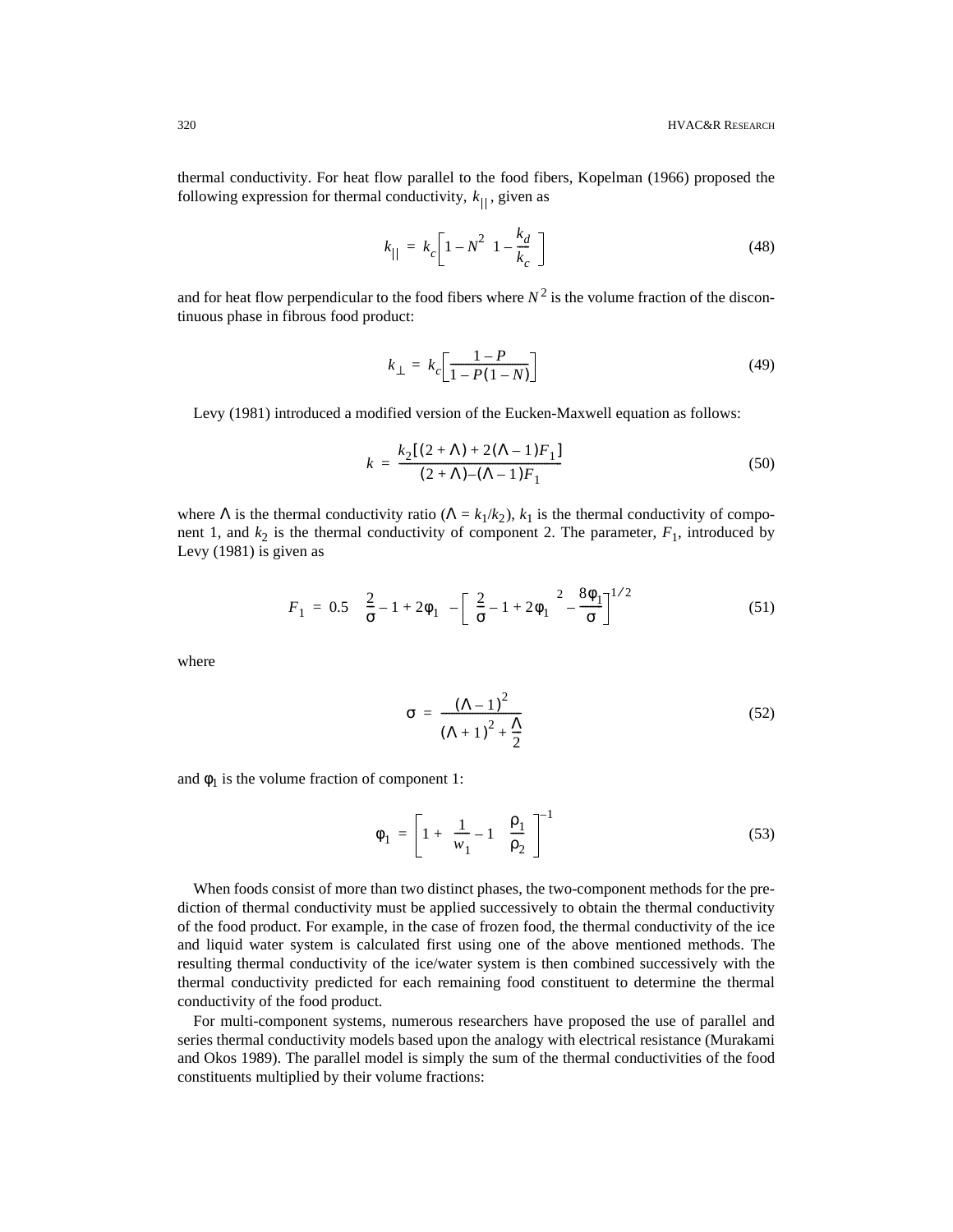$$
k = \sum_{i=1}^{n} \phi_i k_i \tag{54}
$$

where the volume fraction of constituent *i* is given by

$$
\phi_i = \frac{\frac{w_i}{\rho_i}}{\sum_{j=1}^n \frac{w_j}{\rho_j}}
$$
\n(55)

The series model is the reciprocal of the sum of the volume fractions divided by their thermal conductivities:

$$
k = \frac{1}{\sum_{i=1}^{n} \frac{\phi_i}{k_i}}
$$
(56)

These two models have been found to predict the upper and lower bounds of the thermal conductivity of most food items. Saravacos and Kostaropoulos (1995) suggest that the parallel structural model can be used to calculate the thermal conductivity of porous food items including granular, puffed, or freeze-dried foods, while the series model can be used to calculate the thermal conductivity of low-porosity food items, including gelatinized starchy foods or high-sugar foods.

A thermal conductivity model that is intermediate to the series and parallel models can be obtained from the weighted geometric mean of the constituents as follows (Rahman et al. 1991):

$$
k = \prod_{i=1}^{n} k_i^{\phi_i} \tag{57}
$$

Rahman et al. (1997) have noted that the series and parallel thermal conductivity models do not take into account the natural arrangement of component phases within a food item. They developed the following model to account for the residual effects of temperature and structure of a food item:

$$
\alpha = \frac{k - \phi_a k_a}{(1 - \phi_a - \phi_w)k_s + \phi_w k_w} \tag{58}
$$

Rahman et al. (1997) experimentally determined the values of  $\alpha$  for numerous fruits and vegetables and correlated them as

$$
\frac{\alpha}{1 - \phi_a + \frac{k_a}{(k_w)_r}} = 0.996 \left(\frac{T}{T_r}\right)^{0.713} w_w^{0.285}
$$
\n(59)

This model is limited to moisture content between 14% and 88%, porosity between 0.0 and 0.56, and temperature between 5°C and 100°C.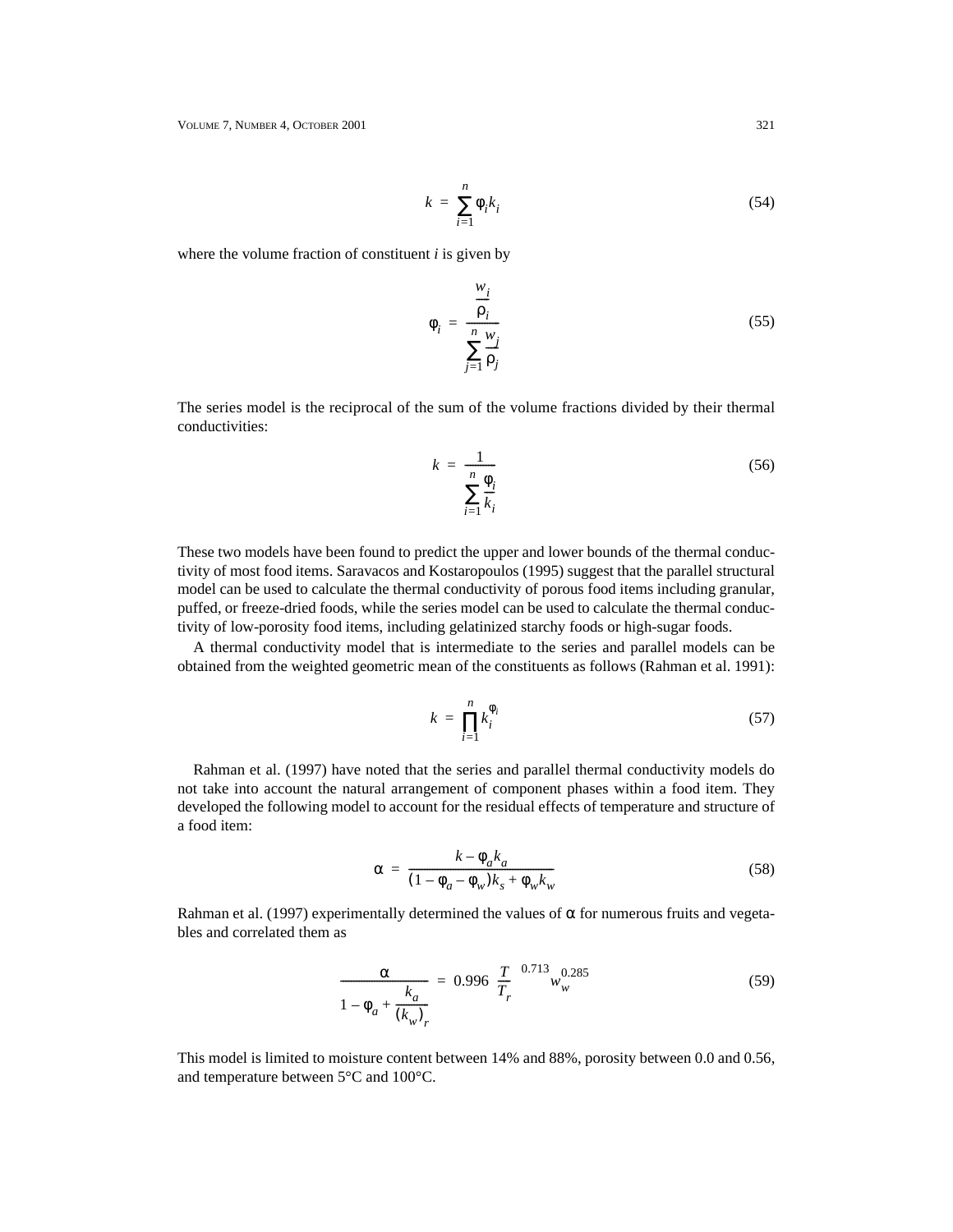322 HVAC&R RESEARCH

## **COMPARISION OF MODELS AGAINST DATA**

The values from the thermophysical property models were compared with an extensive empirical thermophysical property data set compiled from the literature, shown in Table 3. The composition data for the food items listed in Table 3 were obtained from the USDA (1996).

The specific enthalpy, apparent specific heat, and ice content with respect to temperature for a variety of foods have been established by the well-known enthalpy-moisture content-temperature diagrams from Riedel (1951, 1956, 1957, 1960). Numerous researchers have used these data to validate their thermophysical property models (Chen 1985a, 1985b, Pham 1987, Schwartzberg 1976) and these data can also be found in other sources such as ASHRAE (1981), Charm (1971), and Rolfe (1968).



**Figure 1. Calorimeter from Riedel (1951)**

To obtain the enthalpy-moisture contenttemperature data, Riedel (1951) constructed an elaborate calorimeter, shown in Figure 1. The upper portion of the device contains a conic copper box (K), containing a small food sample  $(3 \text{ to } 5 \text{ g})$ , that is brought into close contact with a copper cylinder (G). The temperature of the copper cylinder is held constant through the use of liquid air (D) and heating coils (not shown). The upper portion of the apparatus is contained within a dewar vessel (B) to ensure that it is thermally insulated from the surroundings. Once the food sample has reached the desired temperature, the small conical box containing the food sample is released into the lower portion of the calorimeter, which consists of a copper cylinder (X) in which the conical copper sample box rests.

The copper cylinder is surrounded by a large iron block (Y) that provides a constant ambient temperature and the lower portion is insulated by a large dewar vessel (R). Temperature changes of the copper cylinder are measured with a platinum resistance thermometer (U) and are used to obtain specific heat and specific enthalpy data. Riedel (1951) claims that calibration experiments performed with this calorimeter, using water

as the test substance, yielded specific heat capacity and latent heat of fusion values that agreed within 0.2% of the best data given in the literature. Additional apparent specific heat data were obtained from Fleming (1969) using adiabatic calorimeter that agreed within 4% of the best data given in the literature.

The thermal conductivity data used in this evaluation were obtained from Pham (1990), who conducted a critical analysis of data available in the literature. The criteria for the selection of these data included that the product composition (or at least water content) be known, that there should be no obviously unusual trend that contradicts the majority of other data, and that the measuring equipment must have been calibrated against a material with a known thermal conductivity value. The thermal conductivity data selected by Pham were originally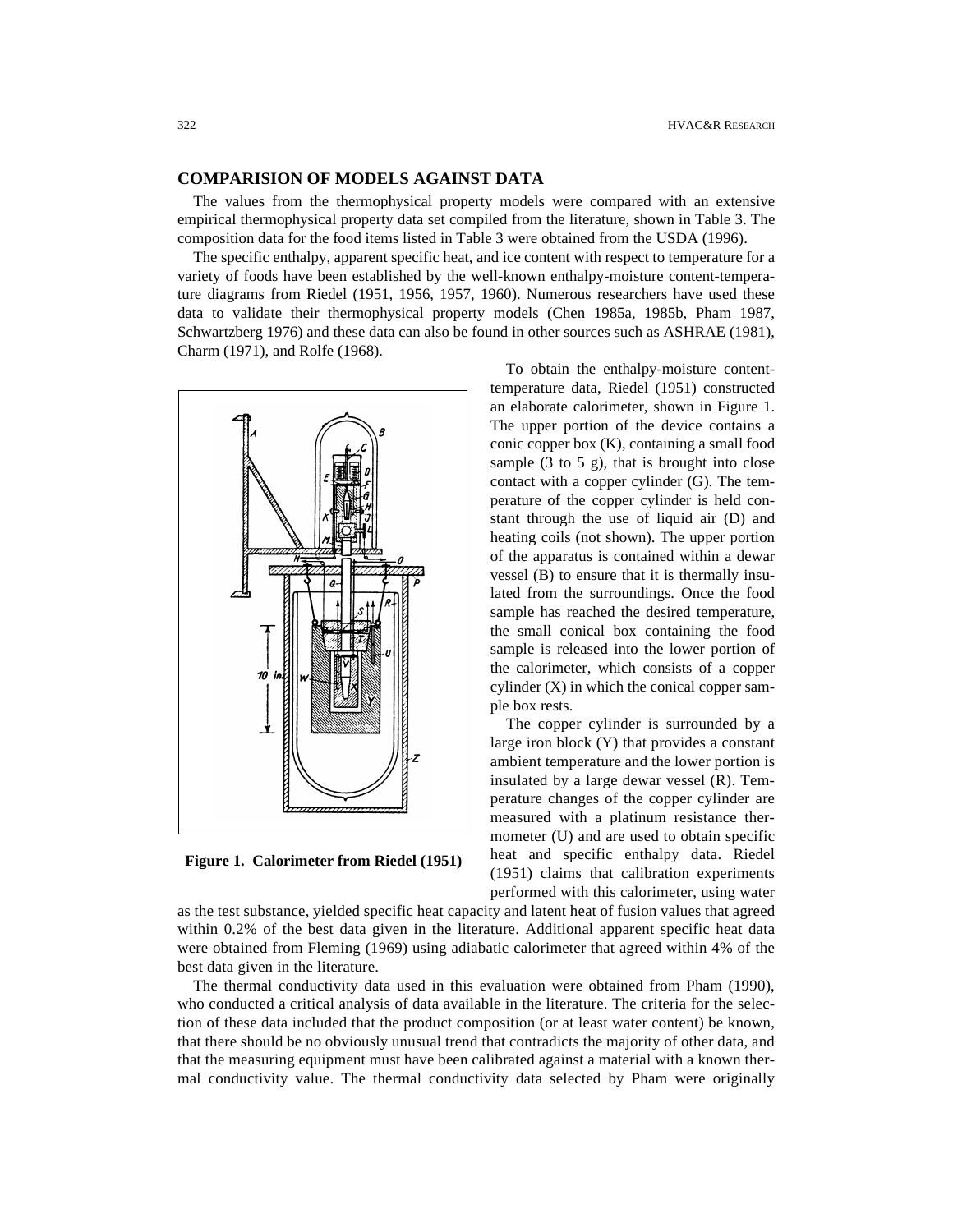| <b>Thermal</b>                         | No. of Data   |                                                  |                             |
|----------------------------------------|---------------|--------------------------------------------------|-----------------------------|
| <b>Property</b>                        | <b>Points</b> | <b>Material</b>                                  | Reference                   |
| Ice Fraction                           | 13            | Orange Juice ( $w_{wo} = 0.89$ )                 | Riedel (1951)               |
|                                        | 14            | Lean Beef ( $w_{wo} = 0.74$ )                    | Riedel (1957), Rolfe (1968) |
|                                        | 14            | Cod Muscle ( $w_{wo} = 0.82$ )                   | Riedel (1960), Rolfe (1968) |
| <b>Apparent Specific Heat Capacity</b> | 10            | Cod Muscle ( $w_{wo} = 0.82$ )                   | Riedel (1956)               |
|                                        | 10            | Lean Beef ( $w_{wo} = 0.82$ )                    | Riedel (1957)               |
|                                        | 7             | Lamb Kidneys ( $w_{wo} = 0.798$ )                | Fleming (1969)              |
|                                        | 7             | Lean Lamb Loin $(w_{wo} = 0.649)$                | <b>Fleming</b> (1969)       |
|                                        | 7             | Moderately Fatty Lamb Loin<br>$(w_{wo} = 0.525)$ | Fleming (1969)              |
|                                        | 7             | Fatty Lamb Loin $(w_{wo} = 0.444)$               | Fleming $(1969)$            |
|                                        | 7             | Veal ( $w_{wo} = 0.775$ )                        | Fleming (1969)              |
| Specific Enthalpy                      | 5             | Apple Juice ( $w_{wo} = 0.872$ )                 | Riedel (1951)               |
|                                        | 5             | Orange Juice ( $w_{wo} = 0.89$ )                 | Riedel (1951)               |
|                                        | 16            | Cod ( $w_{wo} = 0.80$ )                          | Riedel (1956)               |
|                                        | 16            | Haddock ( $w_{wo} = 0.84$ )                      | Riedel (1956)               |
|                                        | 16            | Perch ( $w_{wo} = 0.79$ )                        | Riedel (1956)               |
|                                        | 18            | Lean Beef ( $w_{wo} = 0.74$ )                    | Riedel (1957)               |
|                                        | 16            | Cod Muscle ( $w_{wo} = 0.82$ )                   | Riedel (1960)               |
| Thermal Conductivity                   | 32            | Beef                                             | Pham (1990)                 |
|                                        | 8             | Fish                                             | Pham (1990)                 |
|                                        | 20            | Lamb                                             | Pham (1990)                 |
|                                        | 9             | Poultry                                          | Pham (1990)                 |

**Table 3. Empirical Thermophysical Property Data Set**

obtained by either the guarded hot plate method or the line source method. The evaluation by Pham resulted in the selection of 203 thermal conductivity data points from 11 sources. These thermal conductivity measurement techniques produced an error of 5% or less with a standard deviation of 5% or less when tested with substances of known thermal conductivity.

Food composition data in the USDA Nutrient Database for Standard Reference were compiled from published and unpublished sources. Published sources include the scientific and technical literature while the unpublished data are from the food industry, other government agencies and research conducted under contracts initiated by the Agricultural Research Service (ARS) (USDA 1999). Protein content was calculated from the level of total nitrogen in the food, using conversion factors recommended by Jones (1941). Fat content was determined by gravimetric methods, including extraction methods that employ ether or a mixed solvent system consisting of chloroform and methanol, or acid hydrolysis. Carbohydrate content was determined as the difference between 100% and the sum of the percentages of water, protein, fat, and ash (USDA 1999). Although the analysis of error associated with the measurement of the composition data reported by the USDA is not complete, when such analysis is available, the error in the amount of each food constituent is generally less than 10%.

Tables 4 through 7 summarize the statistical analyses that were performed on the thermophysical property models discussed in this paper. For each of the models, the average absolute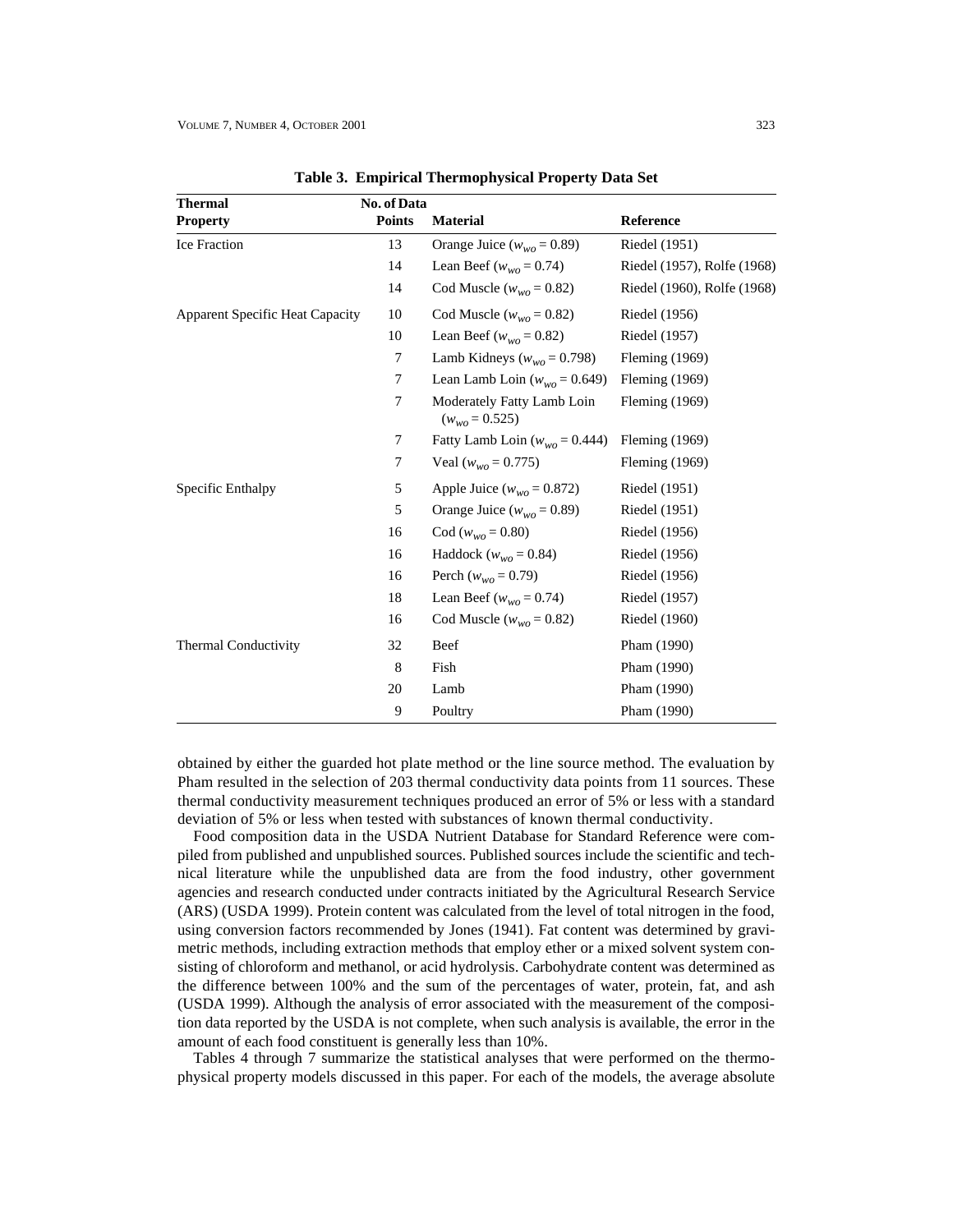|                          |                                 | <b>Average Absolute</b>         |                        |         |                          |
|--------------------------|---------------------------------|---------------------------------|------------------------|---------|--------------------------|
| <b>Prediction Method</b> | <b>Prediction</b><br>Error, $%$ | <b>Standard</b><br>Deviation, % | Confidence<br>Range, % |         | <b>Kurtosis Skewness</b> |
| Chen $(1985a)^a$         | 4.04                            | 8.86                            | $\pm 3.00$             | 31.2    | 5.44                     |
| Chen $(1985b)^b$         | 10.6                            | 7.45                            | $\pm 2.52$             | $-1.32$ | 0.639                    |
| Miles (1974)             | 10.5                            | 7.43                            | $+2.51$                | $-1.32$ | 0.653                    |
| Tchigeov $(1979)$        | 4.75                            | 8.55                            | $\pm 2.89$             | 12.7    | 3.60                     |

**Table 4. Statistical Analysis of Ice Fraction Models**

<sup>a</sup>Ice fraction model of Chen (1985a) using Equations (6) and (7) to calculate molar mass.

bIce fraction model of Chen (1985b) using Equation (8) to calculate molar mass.

prediction error  $(\%)$ , the standard deviation  $(\%)$ , the 95% confidence range of the mean  $(\%)$ , the kurtosis, and the skewness are presented.

## **Ice Fraction**

As shown in Table 4, the method by Chen (1985b) for calculating ice fraction, in conjunction with the empirical correlations by Chen (1985a) for effective molar mass, Equations (6) and (7), produced an average absolute prediction error of 4.04%, with a 95% confidence range of  $\pm 3.00\%$ , as shown in Table 4. In addition, the distribution of prediction errors was sharply peaked around the average absolute prediction error as evidenced by the large, positive value for the kurtosis, 31.2. The method by Chen (1985a) predicted ice fractions for beef and orange juice very well, producing average absolute prediction errors of less than 1.8%. The average absolute prediction error for the fish data set was considerably larger, 8.2%.

Using Equation (8) (Schwartzberg 1976) to approximate effective molar mass reduces the method by Chen (1985a) to that reported by Miles (1974). Thus, when using Equation (8) for effective molar mass, both the method by Chen and Miles' method produce identical results with a large average absolute prediction error of 10.6% and a 95% confidence range of  $\pm$ 7.45%. The average absolute prediction errors for these two methods ranged from 4.5% for the beef data set to 20% for the orange juice data.

The ice fraction equation of Tchigeov (1979) produced an average absolute prediction error of 4.75% with a 95% confidence range of  $\pm 2.89$ %. In addition, the distribution of prediction errors was sharply peaked around the average absolute prediction error as evidenced by the large, positive value for the kurtosis, 12.7. Tchigeov's equation performed consistently for all the food types tested. Best results were with the fish data set, producing an average absolute prediction error of 2.3%. The average absolute prediction error for the beef data set was 5.3% while for the orange juice data set, the average absolute prediction error was 7.1%.

Both Chen's method and Tchigeov's equation underestimated the ice fraction, and the error tended to decrease as the temperature of the food item decreased. The maximum error occurred near the initial freezing point of the food item. The method of Miles (1974) exhibited uniform error as a function of temperature.

The performance of both the ice fraction method by Chen (1985b) and the simple ice fraction equation reported by Miles (1974) validate the primary assumption upon which these models were derived, namely, that high moisture content food items can be considered to behave as ideal dilute solutions. Thus, these methods would be expected to produce acceptable results for foods of high moisture content.

#### **Specific Heat**

As shown in Table 5, the three apparent specific heat models produced large average absolute prediction errors along with large prediction variations. All the models produced relatively small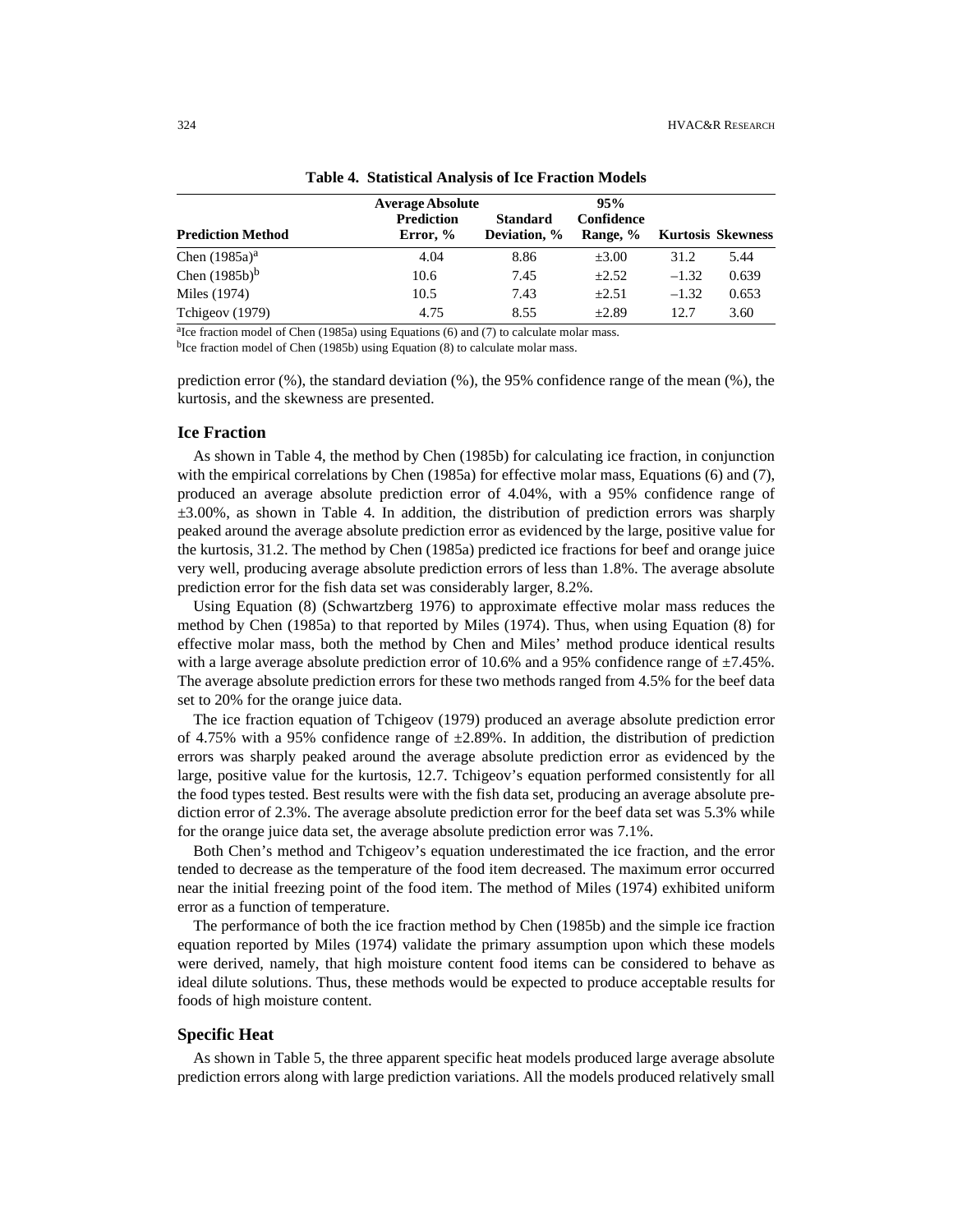|                          |                                  | <b>Average Absolute</b>         |                        |      |                          |
|--------------------------|----------------------------------|---------------------------------|------------------------|------|--------------------------|
| <b>Estimation Method</b> | <b>Prediction</b><br>Error, $\%$ | <b>Standard</b><br>Deviation, % | Confidence<br>Range, % |      | <b>Kurtosis Skewness</b> |
| Chen $(1985a)$           | 20.5                             | 25.6                            | $\pm 6.93$             | 23.0 | 4.19                     |
| Schwartzberg (1976)      | 19.3                             | 25.4                            | $\pm 6.87$             | 24.6 | 4.39                     |
| Schwartzberg (1981)      | 19.7                             | 25.1                            | $\pm 6.80$             | 25.5 | 4.51                     |

**Table 5. Statistical Analysis of Apparent Specific Heat Capacity Models**

prediction errors for the fish and beef data sets and very large prediction errors for the lamb and veal data sets. The two models by Schwartzberg (1976, 1981) performed similarly, exhibiting average absolute prediction errors of approximately 20% with large standard deviations of approximately 25%. Their best performance was obtained with the fish data set, resulting in average absolute prediction errors of 10%, while their worst agreement was obtained with the veal data set, producing average absolute prediction errors of 24%. The method by Chen (1985a) produced a slightly larger average absolute prediction error of 20.5% with a standard deviation of 25.6%. The method by Chen performed best with the fish data set, producing an average absolute prediction error of 6.9% and worst with the veal data set, yielding an average absolute prediction error of 27%.

All of the apparent specific heat models exhibited large variations in prediction error, and the absolute value of the prediction error decreased as the temperature decreased. The maximum errors tended to occur near the initial freezing point of the food item.

#### **Enthalpy**

The specific enthalpy equation developed by Chen (1985a) produced an average absolute prediction error of 5.09% along with a standard deviation of 3.98%, as shown in Table 6. The average absolute prediction errors for the method by Chen method (1985b) ranged from 4.2% for the fish data set to 15% for the orange juice data set. On average, the method by Chen (1985b) tended to underpredict the specific enthalpy of foods.

The specific enthalpy equation developed by Miki and Hayakawa (1996) produced an absolute average prediction error of 5.86% and exhibited more consistency for all the food types tested as compared with the equation by Chen (1985a). For example, the specific enthalpy equation by Chen produced a very large absolute average prediction error for the orange juice data set of 15%, while the Miki and Hayakawa method predicted the orange juice data very well, producing an average absolute prediction error of 1.3%. The method of Miki and Hayakawa tended to underpredict slightly the specific enthalpy for orange juice and overpredict the specific enthalpy for all other food types tested.

The average absolute prediction error of the empirical specific enthalpy equation by Chang and Tao (1981) was found to be 7.56% and the spread of the absolute prediction errors was large, as evidenced by the relatively large standard deviation of 6.61%. The equation by Chang and Tao performed consistently for all the data sets tested.

The specific enthalpy model presented by Schwartzberg (1976) produced an average absolute prediction error of 6.48% with a moderate standard deviation of 4.64%. The model by Schwartzberg (1976) model performed consistently, with average absolute prediction errors ranging from 2.6% for the orange juice data set to 7.0% for the fish data set.

The specific enthalpy equation by Chen (1985a) produced its greatest errors near the initial freezing point and the error was reduced as the temperature decreased. The specific enthalpy equation by Miki and Hayakawa (1996) produced the greatest errors just below the initial freezing point and near –30°C. The Schwartzberg (1976) specific enthalpy model tended to underestimate near the initial freezing point and near –40°C and overestimated temperatures between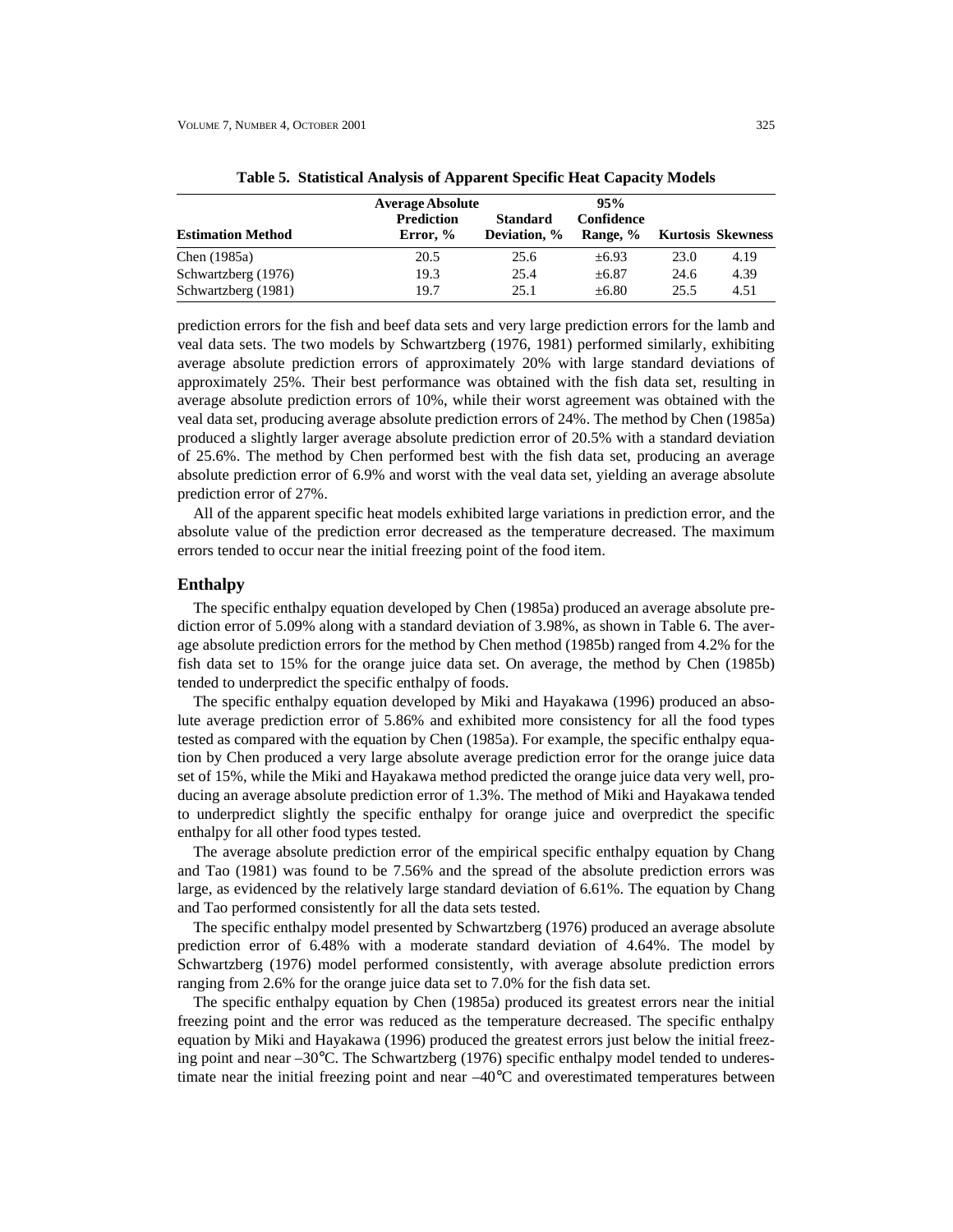|                          | <b>Average Absolute</b><br><b>Prediction</b> | <b>Standard</b> | 95%<br>Confidence |          |                          |
|--------------------------|----------------------------------------------|-----------------|-------------------|----------|--------------------------|
| <b>Estimation Method</b> | Error, $\%$                                  | Deviation, %    | Range, %          |          | <b>Kurtosis Skewness</b> |
| Chen (1985a)             | 5.09                                         | 3.98            | $+0.828$          | 4.85     | 1.83                     |
| Chang and Tao (1981)     | 7.56                                         | 6.61            | $+1.38$           | 0.813    | 1.11                     |
| Miki and Hayakawa (1996) | 5.86                                         | 3.03            | $+0.632$          | $-0.232$ | $-0.0511$                |
| Schwartzberg (1976)      | 6.48                                         | 4.64            | ±0.966            | 2.30     | 1.10                     |

|  | Table 6. Statistical Analysis of Specific Enthalpy Models |  |
|--|-----------------------------------------------------------|--|
|  |                                                           |  |

 $-40^{\circ}$ C and the initial freezing point. The equation of Chang and Tao (1981), however, overestimated near the initial freezing point and near –40°C, while underpredicting at temperatures between –40°C and the initial freezing point.

The specific enthalpy equation by Chen (1985a) produced good results for apple juice, fish, and beef, but large prediction errors for orange juice. The specific enthalpy equation of Miki and Hayakawa (1996) agreed well for both apple juice and orange juice and produced good results for the fish and beef data sets. The model by Schwartzberg (1976) performed very well for both apple and orange juice. It also produced good results for the beef and fish data sets. The equation of Chang and Tao (1981) produced good results for apple juice and performed adequately for fish, beef, and orange juice.

The good agreement for the specific enthalpy models of Chen (1985a), Miki and Hayakawa (1996), and Schwartzberg (1976) validates the primary assumption upon which these models were derived, namely, that high moisture content food items can be considered to behave as ideal dilute solutions. Thus, these models would be expected to produce acceptable results for foods of high moisture content. The empirical specific enthalpy equation of Chang and Tao (1981) is based upon correlations developed from the analysis of data collected on high moisture content foods, and thus, it too would be expected to produce acceptable results for foods of high moisture content  $(w_{wo} \ge 0.70)$ .

#### **Thermal Conductivity**

As shown in Table 7, the thermal conductivity model developed by Levy (1981) produced an average absolute prediction error of 6.86% and a standard deviation of 4.89%. The average absolute prediction errors for the method by Levy (1981) ranged from 4.4% for the lamb data set to 9.5% for the poultry data set. The model by Levy produced good results for the lamb, beef, and fish data sets.

The Kopelman (1966) isotropic model produced an average absolute prediction error of 8.08% with a 95% confidence range of  $\pm 1.47$ %, and this model performed consistently for all data sets except for poultry. For the poultry data set, the Kopelman (1966) isotropic model exhibited an average absolute prediction error of 12.6% while for the rest of the data sets, the model produced average absolute prediction errors of 8.3% or less.

The Kopelman (1966) perpendicular model produced an average absolute prediction error of 8.98% with a 95% confidence range of  $\pm 1.42$ %. Similar to the isotropic model, the perpendicular model performed consistently for all data sets except poultry. Thermal conductivity was underpredicted by 4.3% on average for the poultry data set, while overpredicting by no more than 8.5% for the rest of the data sets.

The Eucken-Maxwell (1940) model and the Kopelman (1966) parallel model performed similarly overall and these two models achieved their best results with the poultry data set. The absolute average prediction error for the poultry data set for both these models was 10%. Overall, the Eucken-Maxwell (1940) model and the Kopelman (1966) parallel model produced average absolute prediction errors of approximately 16% with a 95% confidence range of  $\pm 2.5$ %.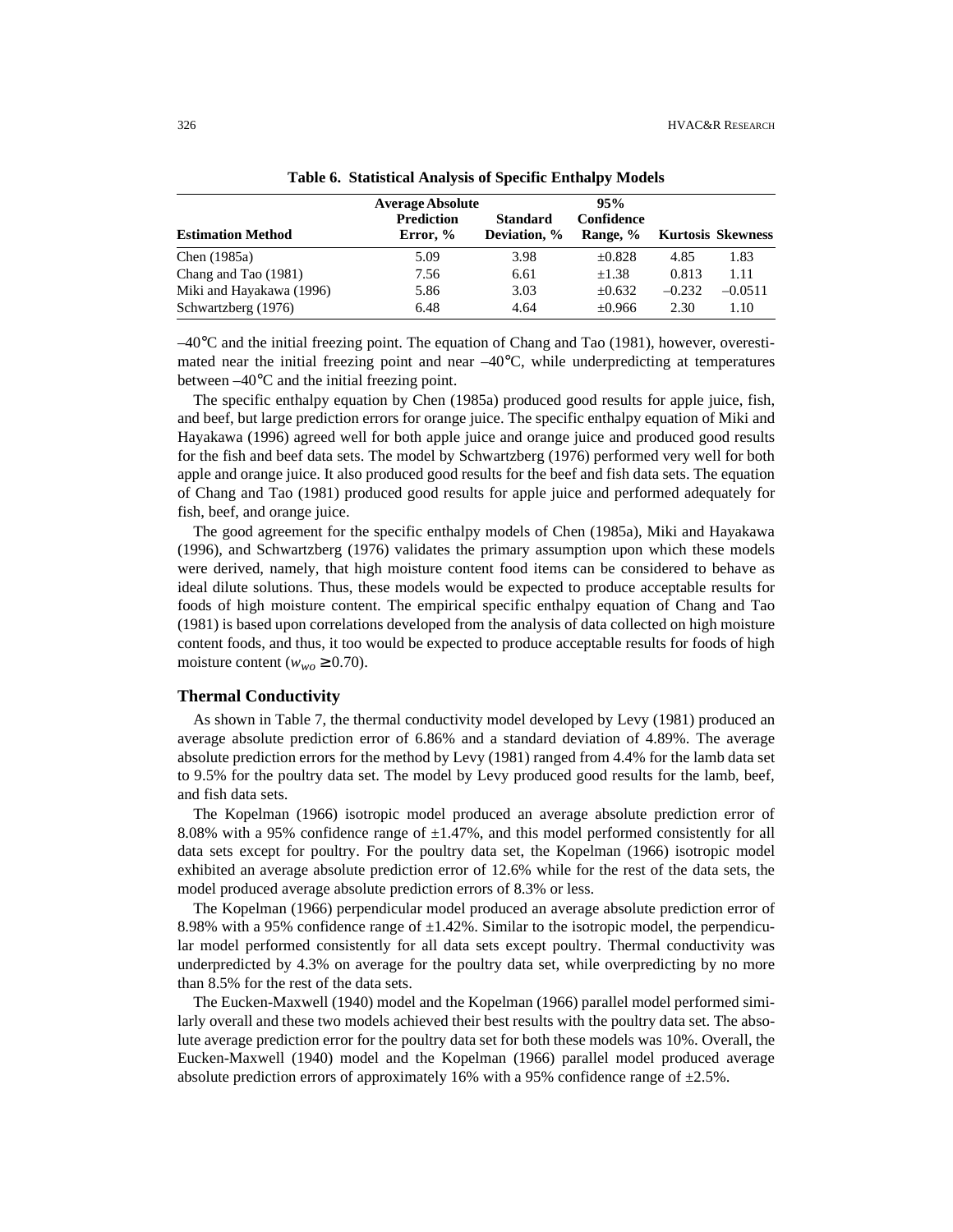| <b>Prediction Method</b>      | <b>Average Absolute</b><br><b>Prediction</b><br>Error, $\%$ | <b>Standard</b><br>Deviation, % | 95%<br>Confidence<br>Range, % |          | <b>Kurtosis Skewness</b> |
|-------------------------------|-------------------------------------------------------------|---------------------------------|-------------------------------|----------|--------------------------|
| Eucken-Maxwell (1940)         | 16.0                                                        | 10.6                            | $\pm 2.55$                    | $-0.751$ | 0.551                    |
| Kopelman Isotropic (1966)     | 8.08                                                        | 6.12                            | $\pm 1.47$                    | $-0.687$ | 0.604                    |
| Kopelman Parallel (1966)      | 16.4                                                        | 10.4                            | $\pm 2.49$                    | $-0.690$ | 0.516                    |
| Kopelman Perpendicular (1966) | 8.98                                                        | 5.90                            | $+1.42$                       | $-0.117$ | 0.564                    |
| Levy (1981)                   | 6.86                                                        | 4.98                            | $\pm 1.20$                    | 0.633    | 1.00                     |
| Parallel                      | 21.7                                                        | 13.6                            | ±3.26                         | $-0.900$ | 0.354                    |
| <b>Series</b>                 | 33.9                                                        | 20.3                            | $+4.87$                       | $-1.61$  | $-0.0561$                |

**Table 7. Statistical Analysis of Thermal Conductivity Models**

The parallel and series models produced very large average prediction errors. The parallel model overpredicted thermal conductivity for all foods tested and yielded an average absolute prediction error of 21.7%, while the series model underpredicted thermal conductivity with an average absolute prediction error of 33.9%. The spread of predictions was also quite large, with standard deviations of 13.6% and 20.3%, respectively. The large prediction errors for these models may be attributed to the fact that the direction of heat flow is not necessarily oriented with respect to the food fibers as assumed.

The Levy (1981) model and Kopelman (1996) isotropic model both tended to predict the thermal conductivity of frozen foods with less error than that of unfrozen foods. The remaining models, however, predicted unfrozen food thermal conductivity with less error than that of frozen food thermal conductivity.

### **CONCLUSIONS**

A quantitative evaluation of selected composition-based, thermophysical property models for high moisture content foods is presented. The performance of each of the models was determined by comparing calculated results with a comprehensive empirical thermophysical property data set compiled from the literature.

For ice fraction prediction, the method by Chen (1985b) performed the best against all the food types tested. However, the method incorporates an empirical estimate for molar mass, which, at the current time, is limited to beef, cod, apple juice, and orange juice. Further development is required to extend the applicability of the method by Chen (1985) to other foods. For all the food types tested, the equation of Tchigeov (1979) performed nearly as well as the method by Chen (1985a) and has the added benefit of being easy to implement. The ice fraction equation of Miles (1974) produced the largest prediction errors.

The three apparent specific heat equations (Chen 1985a, Schwartzberg 1976, 1981) performed similarly, producing large average absolute prediction errors of approximately 20% and large prediction variations. Of the three equations tested, the Schwartzberg (1976) model yielded a slightly lower average absolute prediction error than the other two. The implementation of the Schwartzberg (1981) model could be difficult because it relies on values for the specific heat capacity of a fully frozen food item, which may not be readily available. Of the three equations tested, the equation of Chen (1985a) is the easiest to use, although it produced the largest average absolute prediction error.

The specific enthalpy equation of Chen (1985a) performed the best, while the relations of Miki and Hayakawa (1996) were nearly as good. These latter two methods are easy to implement. The performance of the specific enthalpy equations of Schwartzberg (1976) and Chang and Tao (1981) had greater error.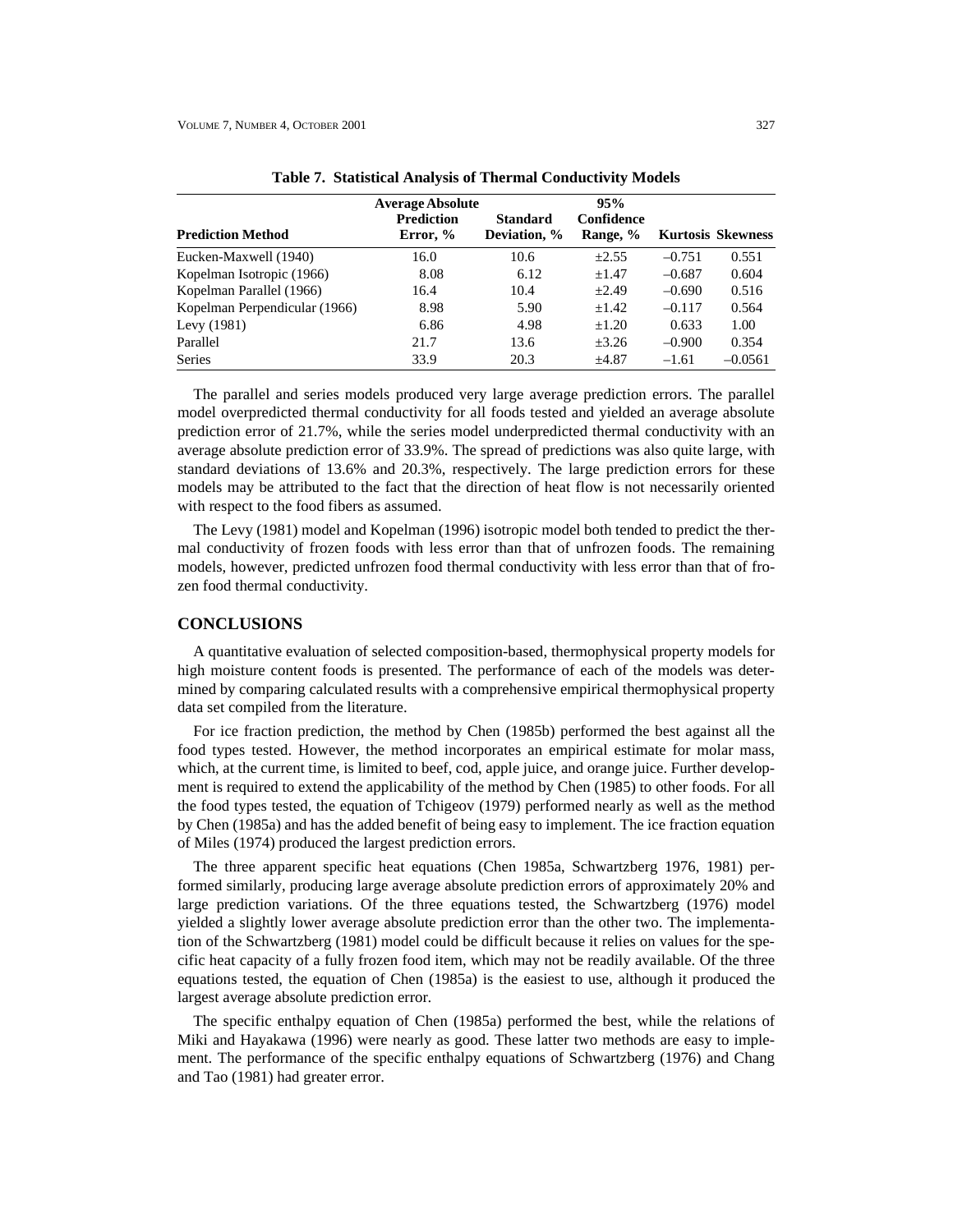The thermal conductivity model of Levy (1981) exhibited the lowest average absolute prediction error. The Kopelman (1966) isotropic and perpendicular thermal conductivity models exhibited poorer agreement, but are less cumbersome to implement. The Kopelman parallel model (1966) and the Eucken-Maxwell model (1940) produced large overprediction errors, of 16% on average. The parallel and series electrical-resistance-analogy thermal conductivity models produced the largest prediction errors, with the parallel model overpredicting by 21% and the series model underpredicting by 34%.

In summary, for ice fraction prediction, the equation of Chen (1985b) performed best, followed closely by Tchigeov's (1979). For apparent specific heat, the model of Schwartzberg (1976) performed best, and for specific enthalpy prediction, the Chen (1985a) equation gave the best results, followed closely by Miki and Hayakawa (1996). Finally, for thermal conductivity, the Levy (1981) model performed best.

## **ACKNOWLEDGMENT**

This project is based upon research project 888-RP performed under a grant from the American Society of Heating, Refrigerating and Air-Conditioning Engineers (ASHRAE). The authors wish to acknowledge the support of ASHRAE Technical Committee 10.9, Refrigeration Application for Foods and Beverages.

## **NOMENCLATURE**

- *a* parameter in Equation (45):  $a = 3k_c/(2k_c + k_d)$ <br>*a* parameter in Equation (18)
- parameter in Equation (18)
- $A_1$  parameter given by Equation (32),  $J(K/kg)$
- *A*<sup>2</sup> parameter in Equation (27)
- *b* parameter in Equation (45):  $b = V_d/(V_c + V_d)$ <br>*b'* parameter in Equation (18)
- parameter in Equation (18)
- $B_1$  parameter given by Equation (32), J/kg
- $B_2$  parameter in Equation (27)
- $c_a$  apparent specific heat capacity,  $J/(kg \cdot K)$
- *cf* specific heat capacity of fully frozen food,  $J/(kg \cdot K)$
- $c_i$  specific heat capacity of  $i<sup>th</sup>$  food component,  $J/(kg·K)$
- *cice* specific heat capacity of ice, J/(kg·K)
- *cp* constant pressure specific heat capacity,  $J/(kg \cdot K)$
- $c_s$  specific heat capacity of food solids,  $J/(kg \cdot K)$
- *cu* specific heat capacity of unfrozen food,  $J/(kg·K)$
- $c_w$  specific heat capacity of water,  $J/(kg \cdot K)$
- $C_1$  parameter given by Equation (32),  $J/(kg \cdot K)$
- *E* ratio of the molar masses of water and solids:  $E = M_w/M_s$
- $F_1$  parameter given by Equation (51)
- *h* specific enthalpy, J/kg
- $h_f$  specific enthalpy at initial freezing temperature, J/kg
- $h_i$  specific enthalpy of the  $i^{\text{th}}$  food component, J/kg
- *hice* specific enthalpy of ice, J/kg
- *hs* specific enthalpy of food solids, J/kg
- $h_w$  specific enthalpy of water, J/kg
- *k* thermal conductivity,  $W/(m \cdot K)$
- $k_1$  thermal conductivity of component 1,  $W/(m \cdot K)$
- $k<sub>2</sub>$  thermal conductivity of component 2,  $W/(m \cdot K)$
- $k_a$  thermal conductivity of air, W/(m·K)
- $k_c$  thermal conductivity of continuous phase,  $W/(m \cdot K)$
- $k_d$  thermal conductivity of discontinuous phase,  $W/(m \cdot K)$
- $k_i$  thermal conductivity of the  $i$ <sup>th</sup> component,  $W/(m \cdot K)$
- $k<sub>s</sub>$  thermal conductivity of food solids, W/(m·K)
- $(k_w)_r$  thermal conductivity of water at the reference temperature,  $T_r$ , W/(m·K)
- thermal conductivity with heat flow parallel to food fibers,  $W/(m \cdot K)$  $k_{\parallel}$
- *k*<sup>⊥</sup> thermal conductivity with heat flow perpendicular to food fibers,  $W/(m \cdot K)$
- $L^3$  volume fraction of discontinuous phase
- $L_0$  latent heat of fusion of water at 0°C;  $L<sub>o</sub>$  = 333 600 J/kg
- *m*′ parameter in Equation (19)
- *M* parameter in Equation (47):  $M = L^2(1 - k_d/k_c)$
- *Ms* effective molar mass of food solids (kg/mol)
- $M_w$  molar mass of water (kg/mol)
- *n* parameter in Equations (6) and (7)
- *n*′ parameter in Equation (19)
- $N^2$  volume fraction of discontinuous phase
- *P* parameter in Equation (49):  $P = N(1 k_d/k_c)$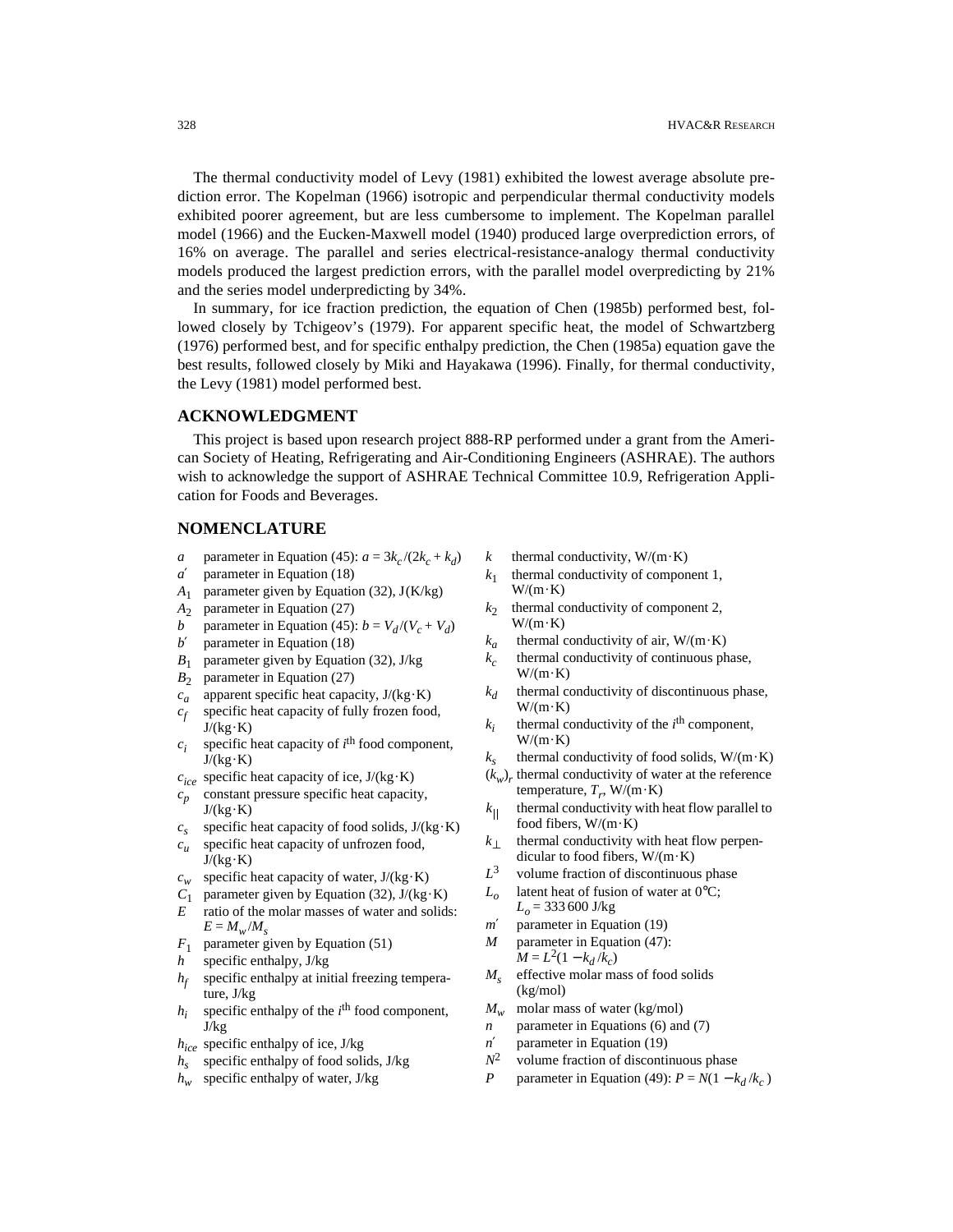- *R* ideal gas constant:  $R = 8.314$  J/(mol·K)
- *t* food temperature, °C
- $t_f$  initial freezing temperature of food,  $\degree$ C
- $t_r$  reference temperature, °C<br>  $T$  food temperature, K
- food temperature, K
- $T_f$  initial freezing point of food item, K<br> $T_o$  freezing point of water:  $T_o = 273.2$  K
- freezing point of water:  $T<sub>o</sub> = 273.2$  K
- *Tr* reference temperature, K  $\frac{T_r}{\bar{T}}$
- reduced temperature
- $V_c$  volume of continuous phase,  $m<sup>3</sup>$
- $V_d$  volume of discontinuous phase, m<sup>3</sup>
- *w*<sup>1</sup> mass fraction of component 1
- $w<sub>b</sub>$  mass fraction of bound water
- $w_i$  mass fraction of  $i^{\text{th}}$  food component
- *wice* mass fraction of ice
- *wp* mass fraction of protein
- *ws* mass fraction of solids
- *wso* mass fraction of soluble substances
- *wu* mass fraction of insoluble substances
- $w_w$  mass fraction of unfrozen water
- *wwo* mass fraction of water in unfrozen food
- $x_w$  mole fraction of water in solution
- *y* correlation parameter in Equation (36)
- *z* correlation parameter in Equation (36)
- α Rahman-Chen structural factor
- ∆c difference in specific heat capacities of water and ice;  $\Delta c = c_w - c_{ice}$ , J/(kg·K)
- $\phi_1$  volume fraction of component 1
- φ*<sup>a</sup>* volume fraction of air within food item
- $\phi_i$  volume fraction *i*<sup>th</sup> food component
- φ*<sup>w</sup>* volume fraction of water within food item
- $Λ$  thermal conductivity ratio;  $Λ = k_1/k_2$
- $\rho_1$  density of component 1, kg/m<sup>3</sup>
- $\rho_2$  density of component 2, kg/m<sup>3</sup>
- $\rho_i$  density of *i*<sup>th</sup> food component, kg/m<sup>3</sup>
- σ parameter given by Equation (52)

## **REFERENCES**

- ASHRAE. 1981. *ASHRAE Handbook—Fundamentals*. Atlanta, Georgia: American Society of Heating, Refrigerating and Air-Conditioning Engineers.
- Chang, H.D. and L.C. Tao. 1981. Correlations of Enthalpies of Food Systems. *Journal of Food Science* 46(5):1493-1497.
- Charm, W.E. 1971. *Fundamentals of Food Engineering*, 2nd edition, Westport, Connecticut: Avi Publishing Co.
- Chen, C.S. 1985a. Thermodynamic Analysis of the Freezing and Thawing of Foods: Enthalpy and Apparent Specific Heat. *Journal of Food Science* 50(4):1158-1162.
- Chen, C.S. 1985b. Thermodynamic Analysis of the Freezing and Thawing of Foods: Ice Content and Mollier Diagram. *Journal of Food Science* 50(4):1163-1166.
- Chen, C.S. 1987. Relationship Between Water Activity and Freezing Point Depression of Food Systems. *Journal of Food Science* 52(2):433-435.
- Chen, C.S. 1988. Systematic Calculation of Thermodynamic Properties of an Ice-Water System at Subfreezing Temperatures. *Transactions of the ASAE* 31(5):1602-1606.
- Choi, Y., and M.R. Okos. 1986. Effects of Temperature and Composition on the Thermal Properties of Foods. In *Food Engineering and Process Applications* 1:93-101. London: Elsevier Applied Science Publishers.
- Delgado, A.E., A.C. Rubiolo, and L.M. Gribaudo. 1990. Effective Heat Capacity for Strawberry Freezing and Thawing Calculations. *Journal of Food Engineering* 12(3):165-175.
- Eucken, A. 1940. Allgemeine Gesetzmassigkeiten für das Warmeleitvermogen verschiedener Stoffarten und Aggregatzustande. *Forschung auf dem Gebiete des Ingenieurwesens, Ausgabe A* 11(1):6.
- Fikiin, K.A. 1996. Ice Content Prediction Methods During Food Freezing: A Survey of the Eastern European Literature. In *New Developments in Refrigeration for Food Safety and Quality*, International Institute of Refrigeration, Paris, France, and American Society of Agricultural Engineers, St. Joseph, Michigan, pp. 90-97.
- Fleming, A.K. 1969. Calorimetric Properties of Lamb and Other Meats. *Journal of Food Technology* 4:199.
- Heldman, D.R. 1974. Predicting the Relationship Between Unfrozen Water Fraction and Temperature During Food Freezing Using Freezing Point Depression. *Transactions of the ASAE* 17(1):63-66.
- Holland, B., A.A. Welch, I.D. Unwin, D.H. Buss, A.A. Paul, and D.A.T. Southgate. 1991. *McCance and Widdowson's—The Composition of Foods*. Cambridge, U.K.: Royal Society of Chemistry and Ministry of Agriculture, Fisheries and Food.